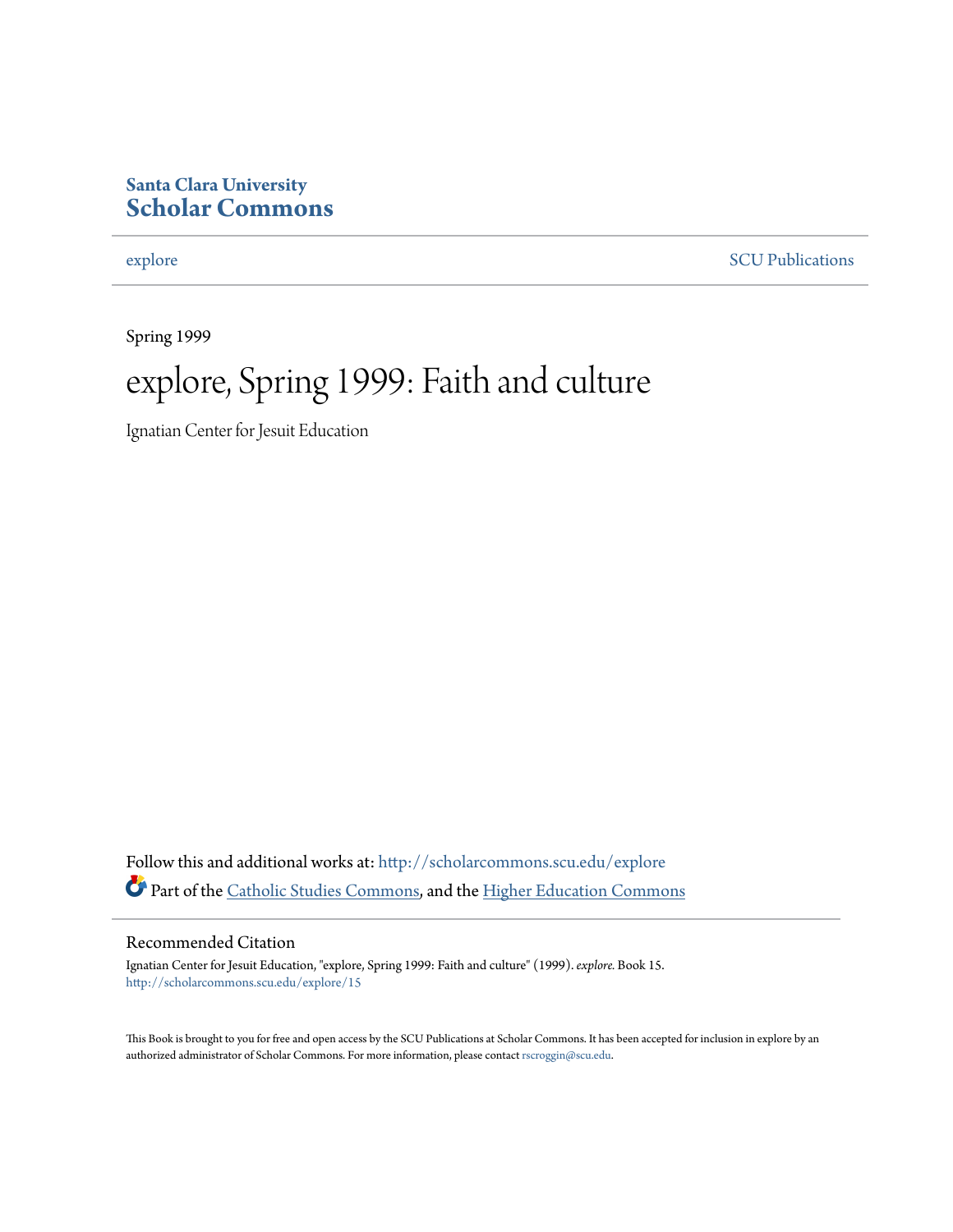

### In This Issue...

Letter from the Director

Cultural Understanding in Jesuit Education: A Pedagogy of Engagement  *by Paul Locatelli, S.J.* 

The Emerging Role of Service Learning at Jesuit Universities  *by James J. Fleming, S.J.* 

Cuba Experience and Jesuit Education  *by Robert Bozina* 

Cuba and the Jesuits: Fidel's Teachers Come Back to Life  *by James Torrens, S.J.*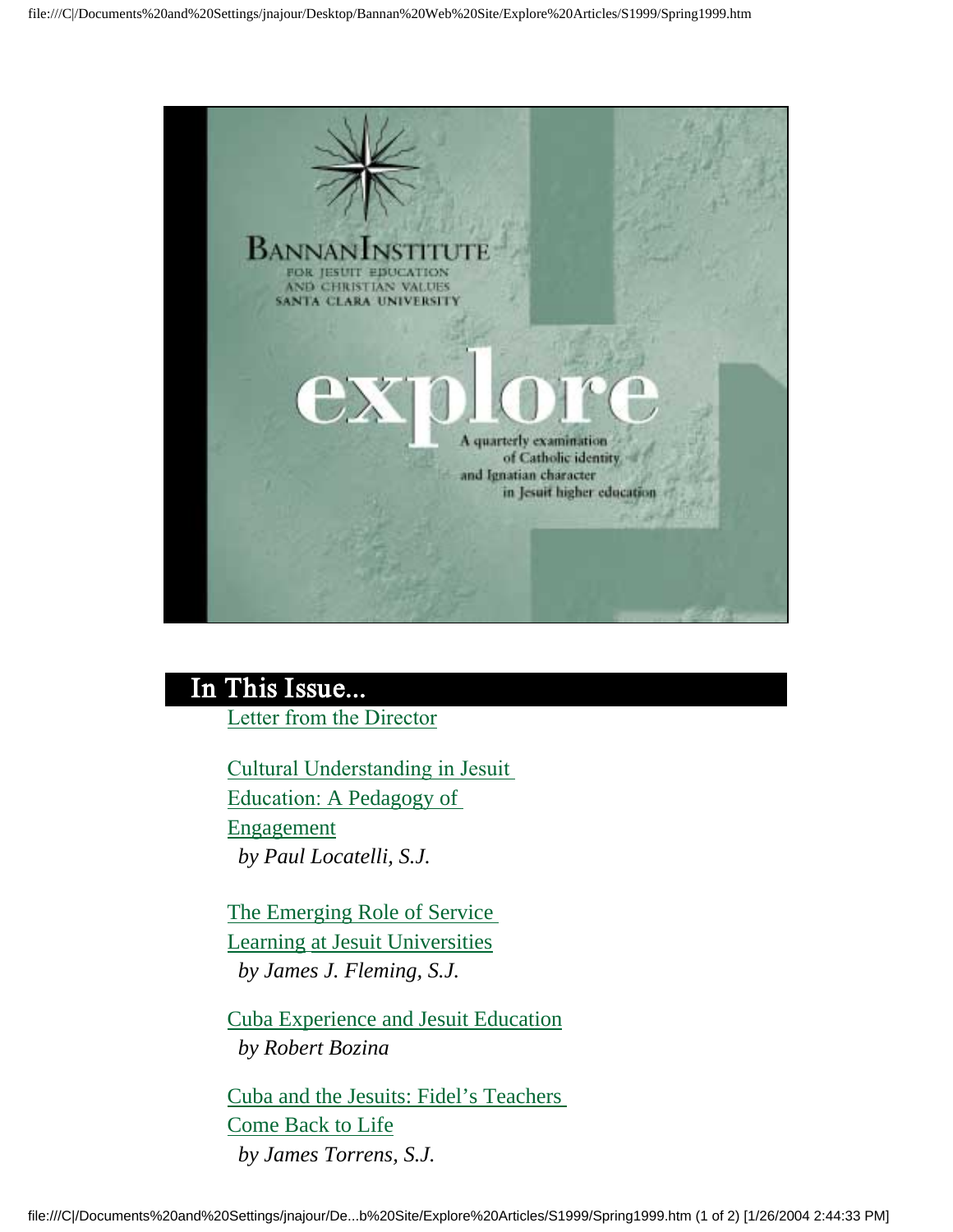A Conversation with Ron Hansen  *by William C. Spohn* 

**BOOK REVIEW** Religion and Prime Time Television  *by Paul Soukup, S.J.* 

**Coming Events:** Lecture Series Spirituality Series Bannan Visitor

Next Issue

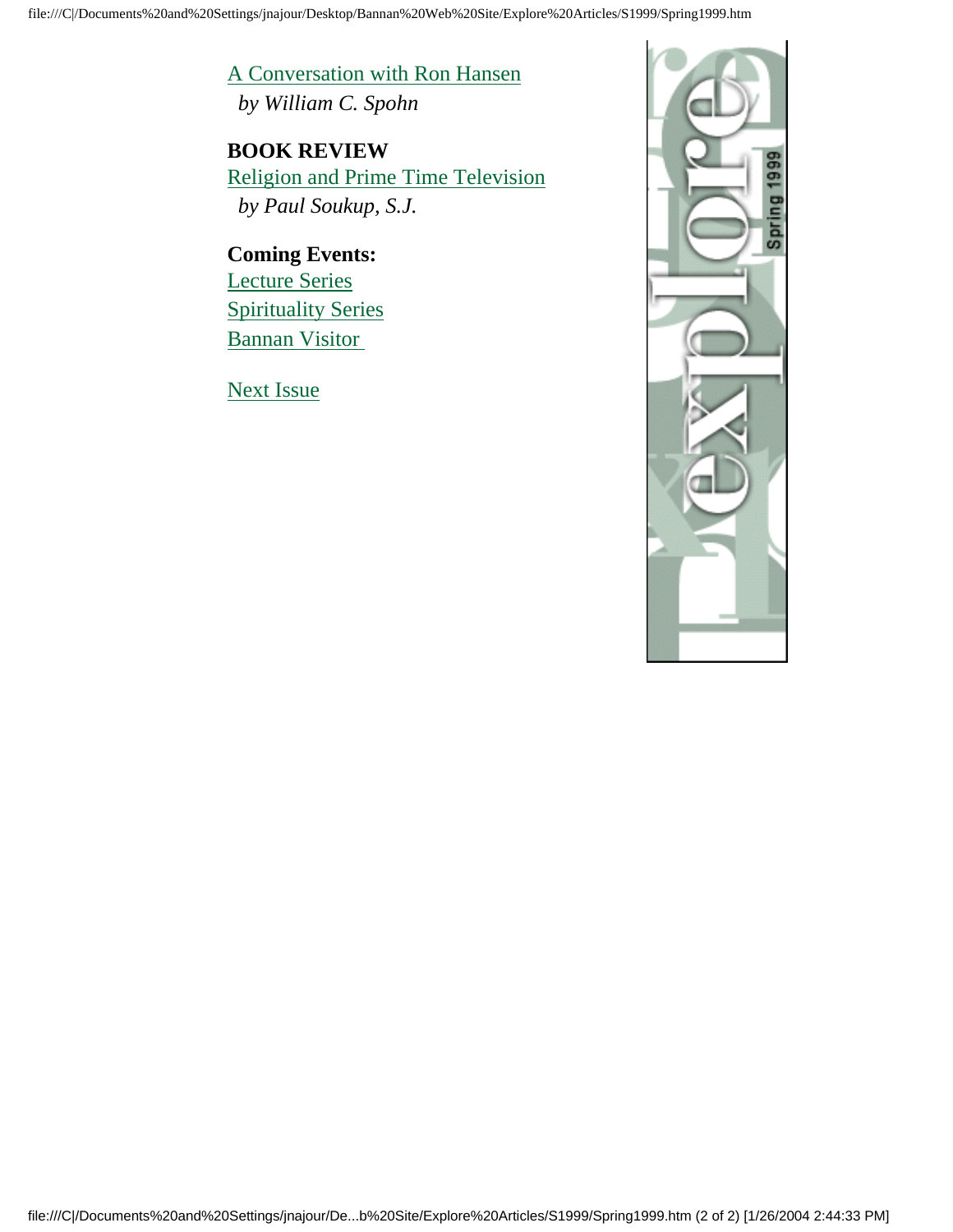### Next Article

**Cultural** Understanding in Jesuit **Education: A** Pedagogy of **Engagement** 

#### Previous Article



### Letter from the Institute Dir ector

The Canadian philosopher Charles Taylor coined the phrase "the affirmation of everyday life" to describe a cultural revolution that occurred during the sixteenth century. The Reformers moved the search for God out of the monasteries and into the world. Marriage, family, work, political life, the stuff of everyday life—these were no longer the arena of second-class Christians but the prime location where God was to be glorified. At the same time, Ignatius of Loyola and his companions took a similar path. They left the cloister and the lengthy practice of reciting the monastic office in choir in order to preach the Word and "find God in all things." Their Ratio Studiorum embraced Renaissance humanism's enthusiasm for human culture and eloquentia perfecta.

This issue of explore features a number of articles that look for new ways to bring faith and culture together. How should we teach in our multicultural, increasingly integrated world? Is there a new "pedagogy of engagement" that can express the Ignatian "spirituality of engagement" with the world? Paul Locatelli, S.J., tackled this issue in this year's convocation address. What new kinds of pedagogy will help today's students learn from the many cultures on campus and in our Californian environment? Jim Fleming, S.J., who teaches in the SCU Liberal Studies Department, writes on "service-learning" as an emerging pedagogy that fits our culturally diverse world.

Bob Bozina of the Performance Studies Program describes a trip that he took with several Santa Clara students and faculty to Cuba last summer. Music is a primary expression of that fascinating culture that blends African, Caribbean, and Latino heritages with the last vestiges of state socialism in the Americas. James Torrens, S.J., of America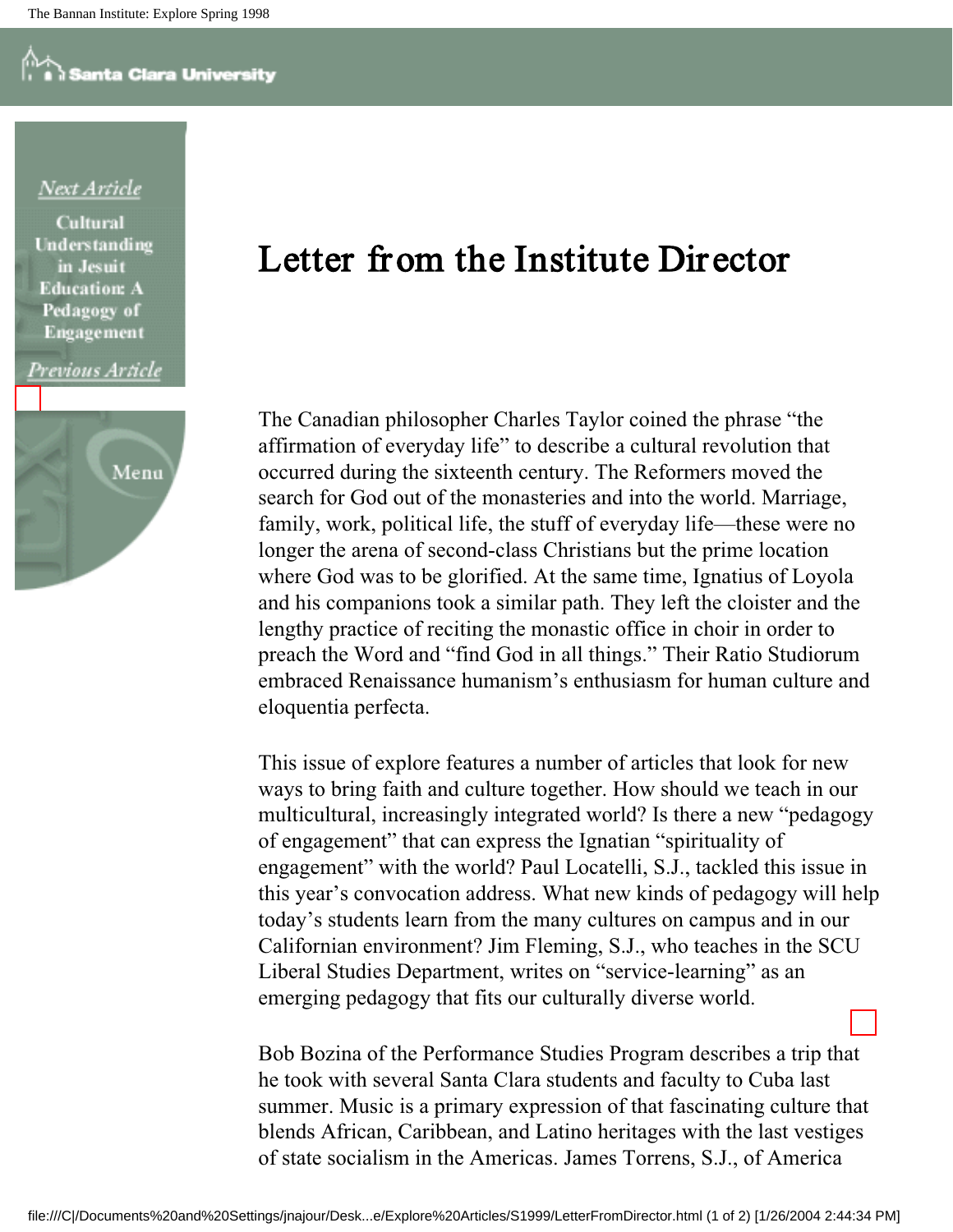magazine, focuses on the Jesuits who continue to work there. Ron Hansen, a nationally known writer who holds the Gerard Manley Hopkins Chair in the English Department at SCU, speaks about a very different encounter with culture. In conversation about his latest novel, Hitler's Niece, Hansen expresses puzzlement about Hitler's ability to seduce and enthrall ordinary people, making evil a seamless part of one culture's "everyday life."

Finally, in this issue, I have the pleasure of welcoming Paul Woolley as Assistant Director of the Bannan Institute for Jesuit Education and Christian Values. Paul Woolley comes to us with 18 years experience in social justice and parish council ministry in two (Arch)dioceses. Beginning in 1979 he served in the Archdiocese of Louisville for seven years as the Executive Director of the Peace and Justice Commission and for four years as Director of the Office of Councils. After a year of spiritual renewal at the Jesuit School of Theology at Berkeley, he took a position as Director of the Social Justice Resource Center for the Diocese of Oakland, where he worked for over seven years. Originally trained as a high school teacher, Paul made the shift to diocesan ministerial work after he received his Masters of Pastoral Theology from Loyola University of Chicago. His administrative skills and rich background in working for justice will be called on to coordinate the major conferences on faith and justice in Jesuit higher education that the Bannan Institute will sponsor in the next two years.

William C. Spohn **Director**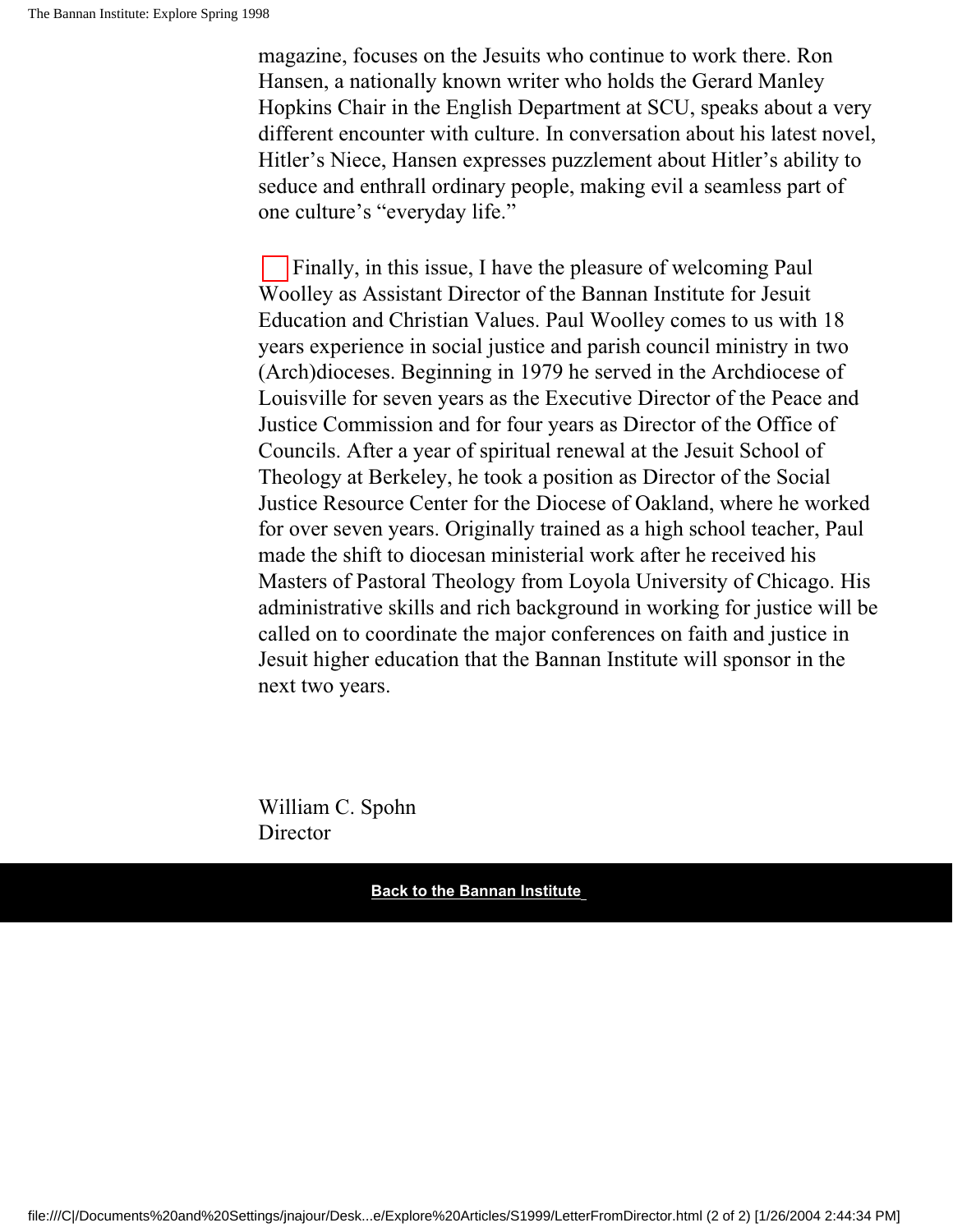### Next Article

**The Emerging Role of Service** Learning at **Jesuit Universities** 

### Previous Article

**Letter From** the Director

Menu



By Paul Locatelli, S.J.

### I. The Challenge of Integr ated Education

The pedagogy of the early Jesuits expressed Ignatius' own spirit. Extremely intelligent and university educated, Ignatius connected spirituality with the world. His most famous writings are eminently practical and experiential: the Spiritual Exercises are about learning to make life choices. People learn to find God in the thick of things, not by retreating to monastic solitude. He believed passionately that God would be glorified by making the world more humane.

To this day, Jesuits and their colleagues want to educate the whole person because the ideal is to integrate faith and reason, mind and body, intellect and culture. They find God in combating ignorance and confronting injustice, in preaching the Word and writing scholarly articles, in debating the comparative merits of political systems and visiting the sick. This spirituality of engagement demands a pedagogy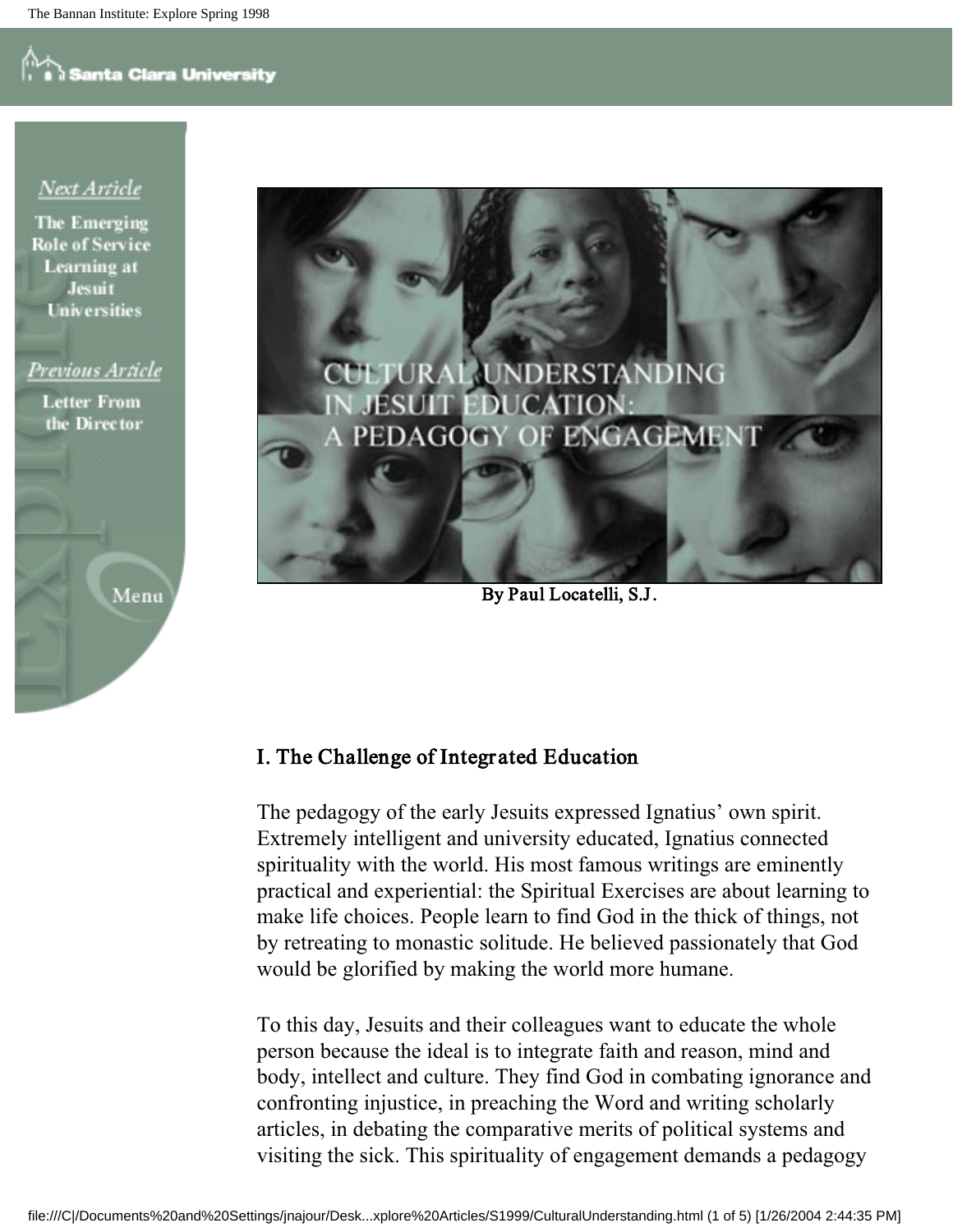of engagement: Students should actively participate in the learning process and learn to engage the problems and potential of this world.

### II. Integration in a World of Colliding Cultures

When I think about integrated education, I am struck by how much more our students have to integrate than my generation did. When I came to Santa Clara in the late '50s, it was a simpler world. "Diversity" was not part of our vocabulary or in our campus culture. There were few voices on campus to challenge our assumptions about who we were or where we were going.

We tried to understand this American culture by studying history, philosophy, and some of the literature of other Western cultures, but in many ways those studies reinforced our perspective rather than challenged it. Following the Second Vatican Council and the Vietnam War, our world changed, and it has kept on changing.

Today, California is one of the most ethnically diverse places on the face of the earth. Historic levels of immigration have led to a remarkably multicultural California. Our student body reflects the region's profile. Over forty percent of our undergraduate student body and a similar percentage of our graduate students come from ethnic groups that are numerically minorities. And, if we reflect California in 2010, we will no longer have a "majority" on campus. There is no longer a single culture on campus. The admission of women in 1961 transformed Santa Clara for the better. In the '90s the emergence of racial, ethnic, and economic diversity is causing a similar transformation—again for the better. I mention economic diversity because race and ethnicity are not the only factors in our mix of cultures.

Students from the same ethnic background may not share common experiences because they come from different socioeconomic classes. A White or Latino student who grew up in Beverly Hills may have little in common with a White or Latino classmate who grew up in the Central Valley. For students of color, when differences of racial culture and economic class combine, these students are doubly marginalized.

Historically, Jesuit colleges in the United States prepared the sons of immigrants to join the middle class. They succeeded in teaching the skills and discipline needed to have successful careers. Santa Clara, however, does not seek to homogenize our students' diverse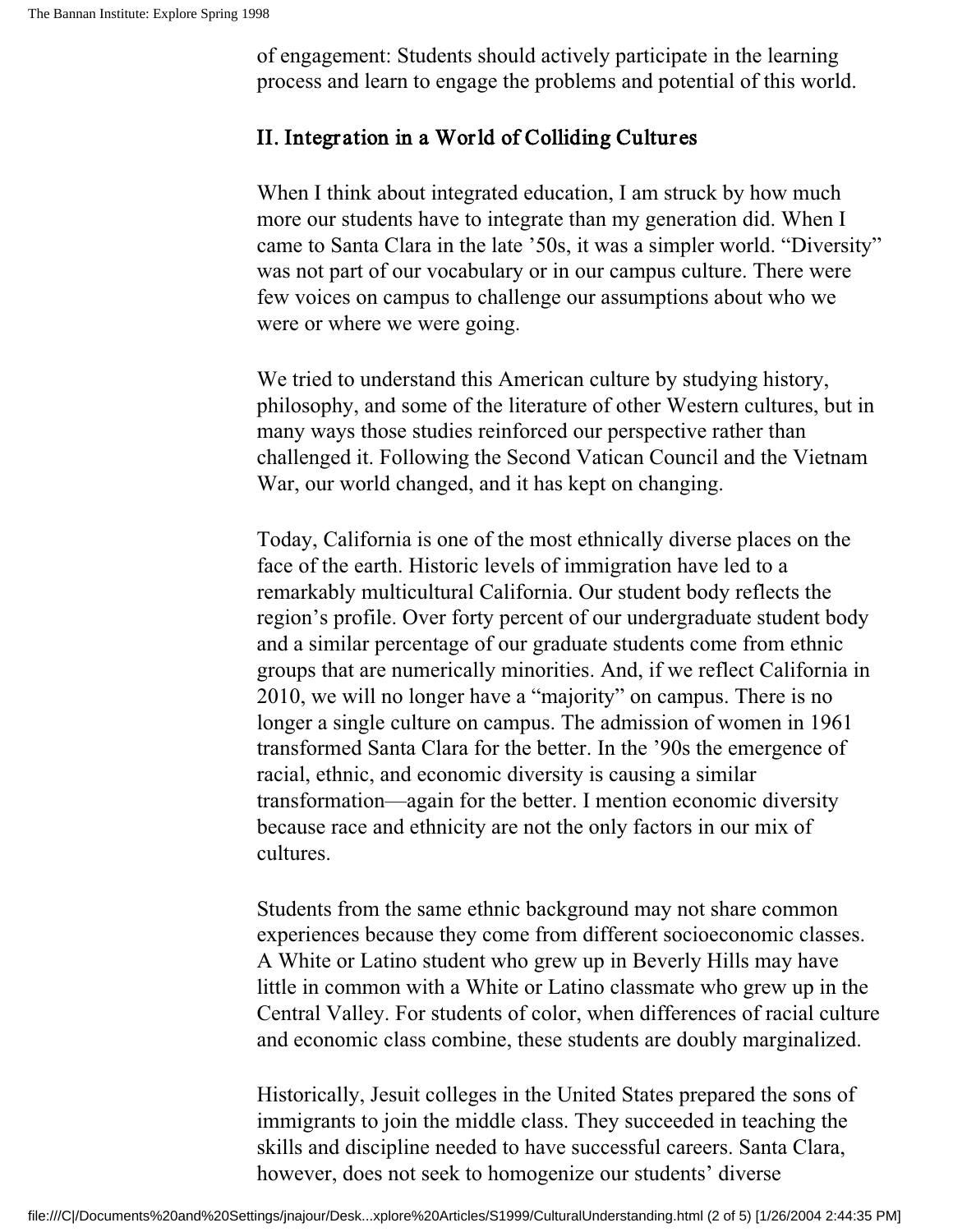backgrounds so that they will all fit comfortably into the middle class and the professions. Nor do we want to prepare them for a pluralism that is tolerant but unengaged with other cultures. We do not need a tolerant pluralism that is the cultural equivalent of gated communities.

The new cultural realities of our campus call for a different kind of pedagogy. We have come to realize that what we see depends upon where we stand and whom we listen to. That does not mean relativism, but it does mean a new modesty about our assumptions and a new openness to groups and perspectives other than our own.

We need to develop pedagogies and scholarly evidence that will help us all learn from each other's cultures. Let us admit how challenging this can be for faculty and staff, for you and for me, as well as for our students. Perhaps some of you know that for the past two years students have invited me to "fireside" chats two or three times each quarter. The only consistent concern from students of every ethnic background has been about diversity: the first is not enough diversity, especially among the faculty, despite all of our efforts. And the second is about a climate exemplified by an insensitivity toward people from different ethnic and economic backgrounds. This is seen as a lack of appreciation for people, not only their backgrounds.

Many of us—myself included—not only have to stretch to understand people from other cultures, we also have to recognize the limits of our own cultural perspective. When we engage people from another culture at a significant level, beyond mere conversation, it calls into question our own assumptions and certainties. Often this makes us uncomfortable—we are out of our element. But our ways of doing things are not the only ways, and may not be the best ways, either.1 As a university, we must believe that truth and knowledge will be discovered in dialogue. Dialogue leads to finding new ways of thinking by reflectively engaging people of different cultures. While serious inquiry into today's problems leads people of good will to different strategies and solutions, dialogue is needed to find the common ground and ideals. Dialogue's exploration must begin with an intellectual multidisciplinary analysis, but it must ultimately move us to constructive action. If not, it is like a chatroom on the Internet. It's not real dialogue.

### III: Rationale for Cultur al-based Learning in Jesuit Education

This brings us to my final question: What pedagogies can help us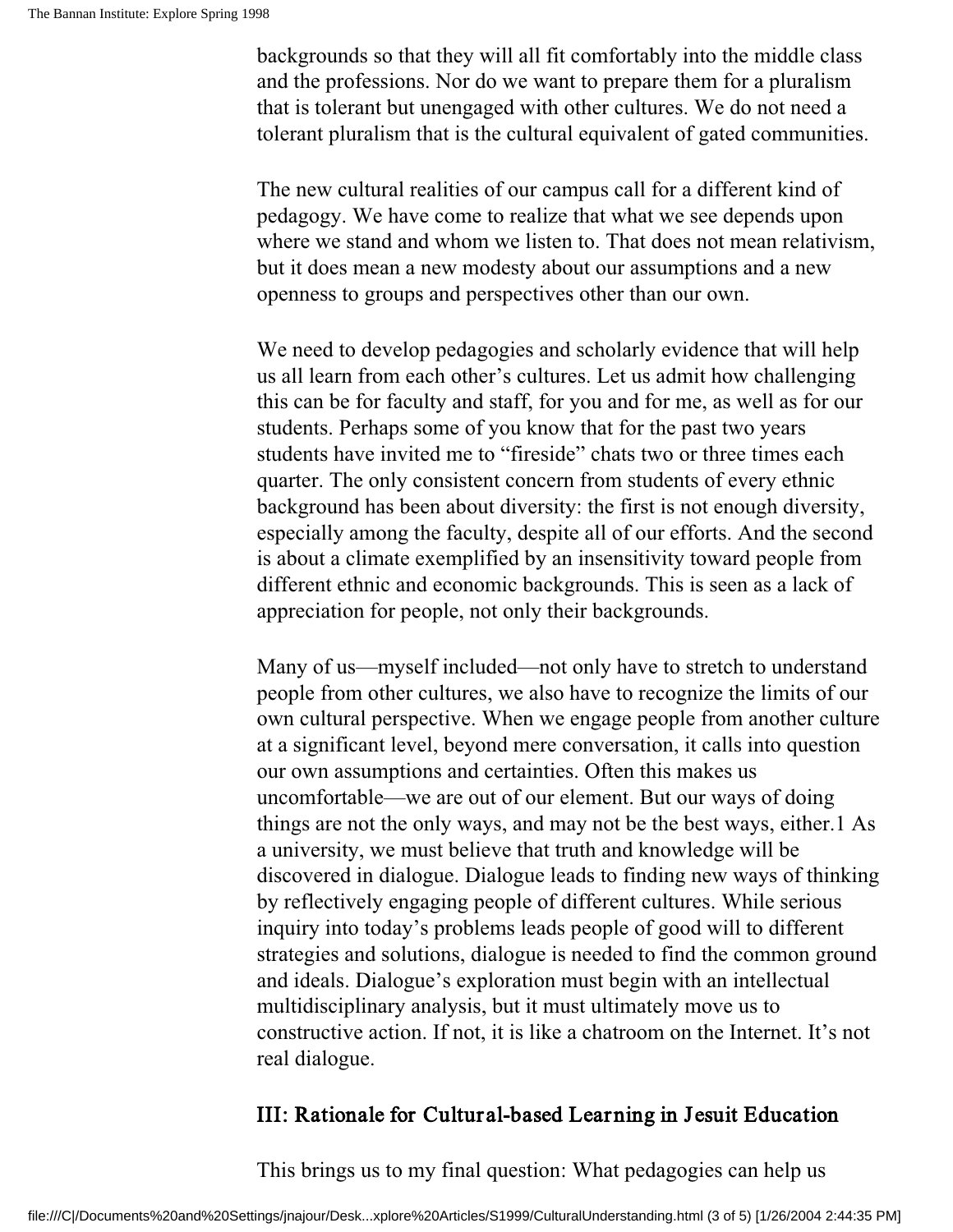engage our students, ourselves, and other cultures—to make connections between knowledge, understanding, and experience...to relate what we learn to how we live?2

There is one example of cultural learning in which many of you have participated. Over the past ten years, the Markkula Center for Applied Ethics has sponsored more than a hundred faculty, staff, and students to participate in delegations that have engaged other cultures in our hemisphere. They went to El Salvador, Haiti, Mexico, and Guatemala. Through dialogue with people in these countries, with the poor and the powerful, they have probably experienced a good deal of culture shock. These trips were also experiments in engagement that opened up their own cultural assumptions as they learned from campesinos and finca owners, church workers, labor leaders, government authorities, and university scholars. When these faculty and staff returned to the United States and to campus, they saw this culture with new eyes. Many have testified how these experiences have been used to improve their teaching and research, their relations with students and colleagues here at Santa Clara.

These delegations, by and large, have been successful experiments in learning about ourselves and different cultures. We also have many opportunities—limited only by our imagination—for learning with people from different cultural, racial, and economic backgrounds within the Silicon Valley and on campus, as well as opportunities for communities to learn how to become more liveable and humane.

Service-learning seeks to integrate theory and practice, mutually enhancing both. It connects learning with living, learning with civic responsibility and from the community, learning to learn with learning to live. Integrating critical thinking with personal engagement challenges the illusions of privilege and individualism. It makes learning come alive for students as they start believing they can make a difference in their world. It fulfills academic goals like mastery of communication and analytical skills, building knowledge and crossdisciplinary understanding. Finally, it holds the promise of systemic change in society that improves the lives of people in communities; ideally, it provides them with the means to create a new life.

Reflectively engaging other cultures on and off the campus is a necessary part of a truly integrated education. The pedagogy of cultural learning can help us capitalize on the rich diversity we already have on this campus. Racial, ethnic, and economic diversity does not have to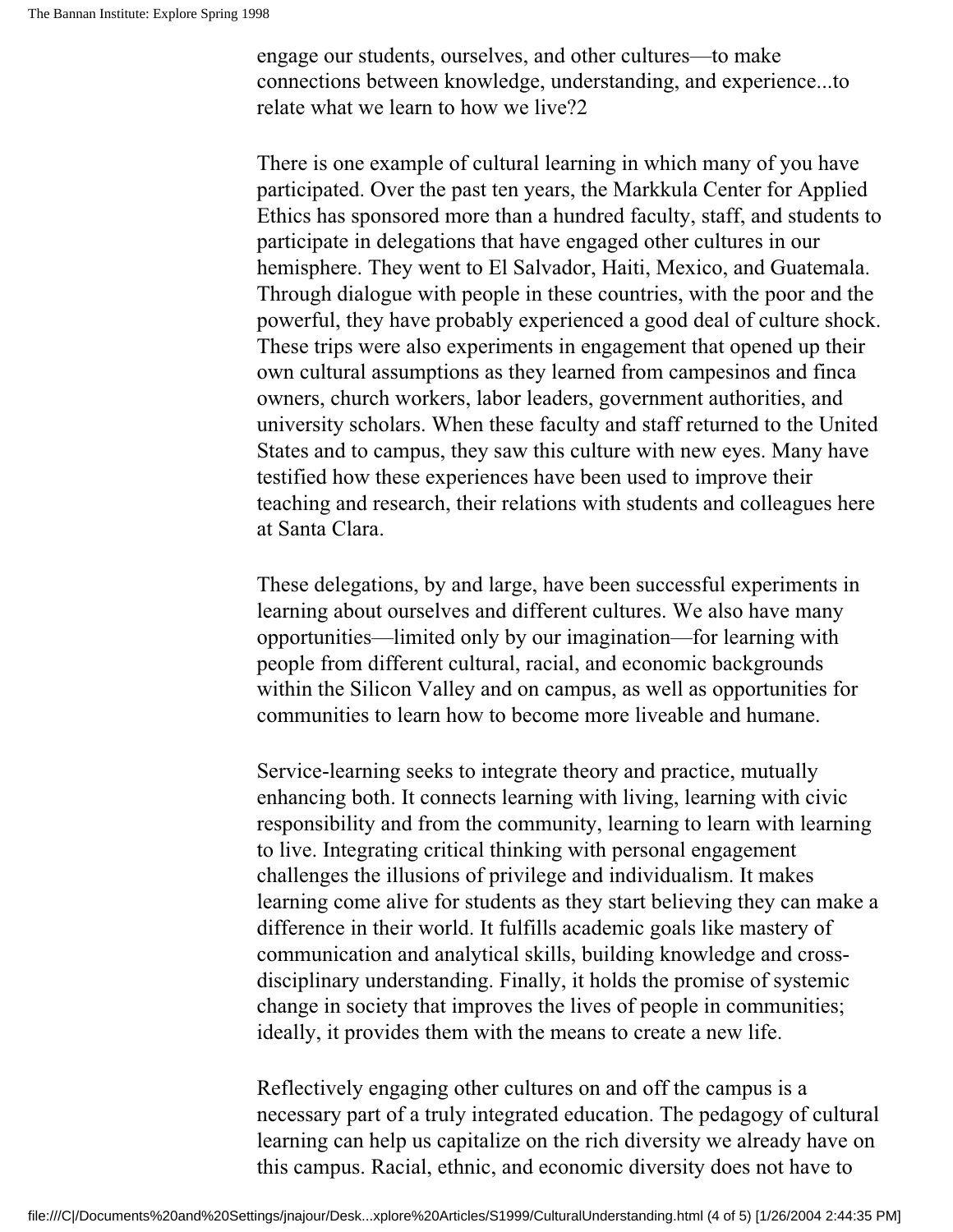lead to defensiveness and exclusivity. With creative pedagogy, this diversity can be the source of genuine dialogue among students, staff, and faculty. All this could lead to an integrated and richer education, one that is appropriate to our world of many cultures.

> **Paul Locatelli, S.J.** President Santa Clara University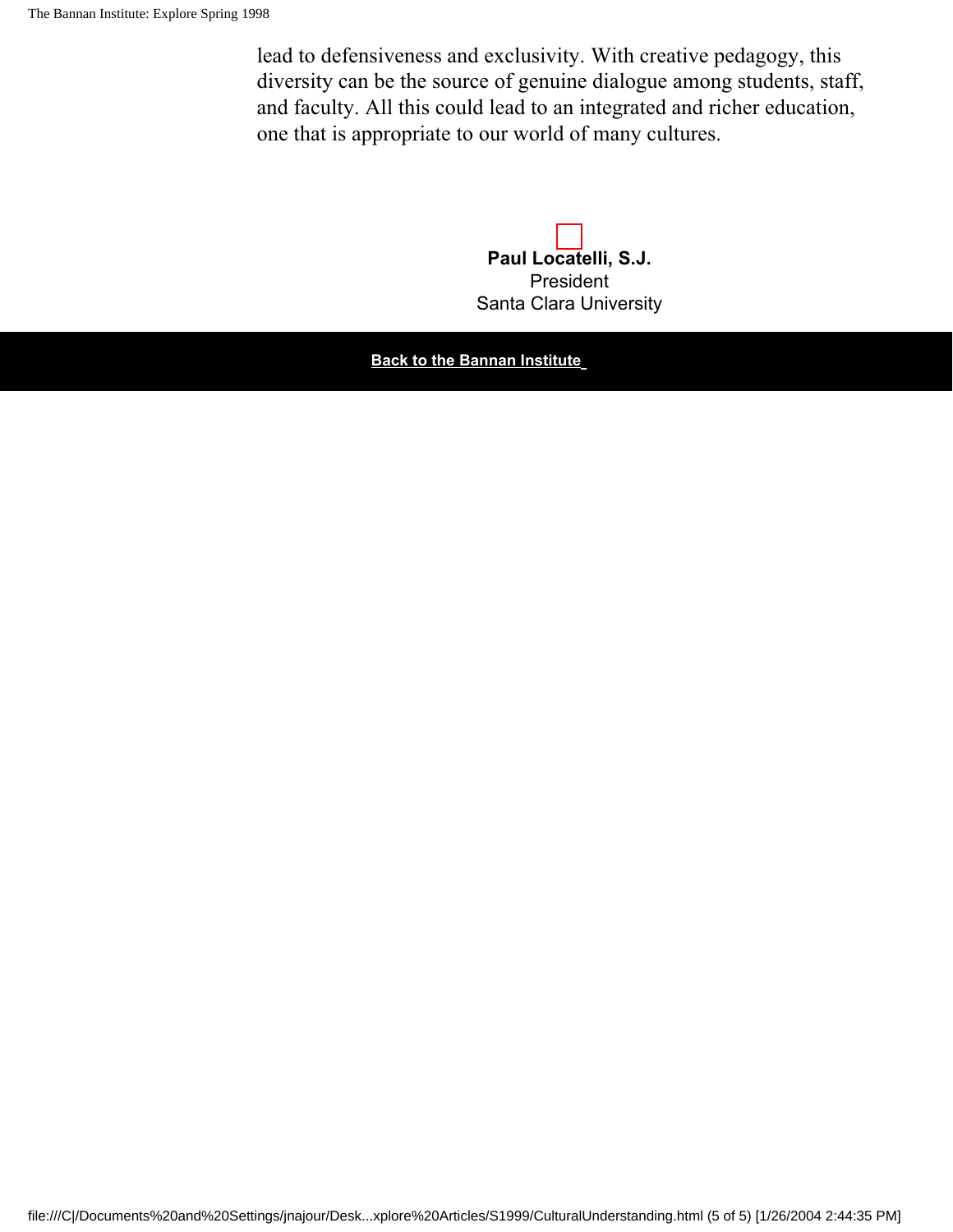

James J. Fleming, S.J.

### Service Learning and the Challenge of Jesuit Education

We Jesuits love teaching! We are alive when we are in the classroom. The art of teaching—and it is an art in the truest sense—is a medium in which we can create. "When it is most radical," as Madeleine Grumet has so eloquently observed, teaching as a "work of art simultaneously draws the viewer to it, engaging expectations, memories, recognitions; and then interrupts the viewer's customary response, contradicting expectations with new possibilities, violating memories, displacing recognition with estrangement." This is what the learning process can be: seductive, surprising, and transforming.

The process of education at our Jesuit institutions and universities will always include challenging students' preconceived notions and forcing them to rethink their long-held conceptions of the world. If our schools are to live up to this potential, they will hang in a continual tension between the old and the new, the comfortable past and the uneasy future. Suspended within this tension, however, the educational experience rests on the idea that our students are capable of a learning brought about by a free and active engagement in the world. As J. Kavanaugh writes in the book Jesuit Higher Education, "the meaning and purpose of education is justice itself. Human dignity is its premise. Human freedom is its goal."

This concept of learning comes from a basic understanding of "epistemology," which is the study of the nature of the grounds of knowledge—the way we know what we know. The word epistemology itself comes from two Greek words: epi + histanai—"to cause" and "to stand." In a very real way, then, when someone knows something, they are able to stand on their own. The learner, after the learning takes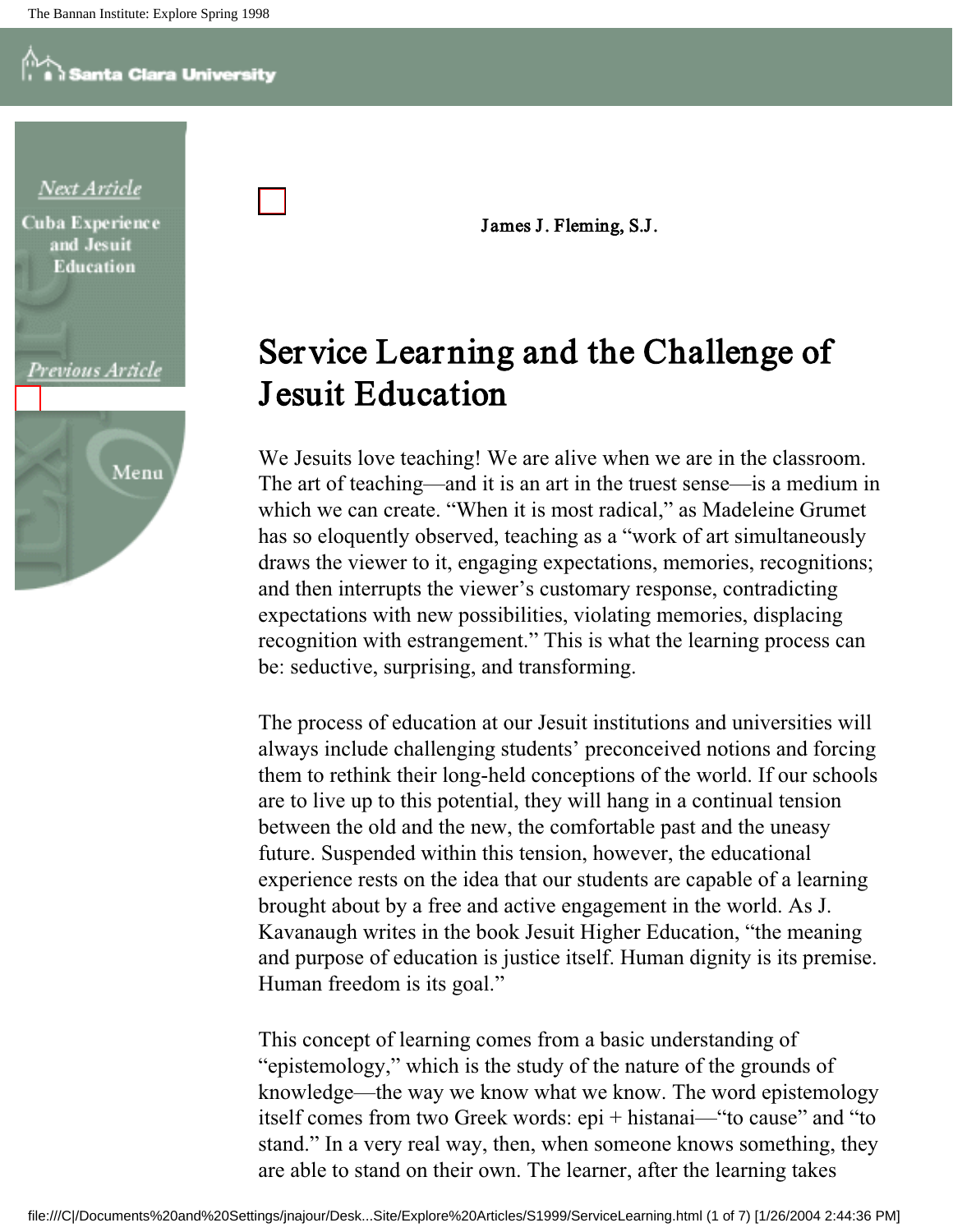place, is freer (better able to stand on her own). If the learner is not liberated by way of the learning process, then learning has not really occurred.

In light of both the needs of our world and the Jesuit mission in higher education (especially the mission of Santa Clara University), service learning offers a potent and engaged pedagogy consonant with the long and successful history of Jesuit education, consistent with the central tenets of Ignatian spirituality, and compatible with the Jesuit focus on educating students for a just society.

### Service Learning and the History of Jesuit Education

Throughout our nearly 500-year involvement in education, Jesuit institutions have been noted for their ability to select the more useful pedagogical techniques—ways of teaching—from the contemporary array available. Ours is a history stretching from the Ratio Studiorum (the traditional handbook of Jesuit pedagogy), which brought about the first organized system of education in the Western world, to the current national interest for the integration of service learning into the university curriculum. Santa Clara University (SCU) is one of the many Jesuit universities in the United States that is continuing its fidelity to this tradition of educational excellence by examining the possibility of improving its educational programs by further integrating service learning into the curriculum.

As was true at the founding of the original Jesuit schools, today we continue to employ the best available pedagogical methods of the age. There are several different pedagogical techniques such as lectures, laboratories, or case studies that—depending on the subject matter—may be more appropriate for a particular educational goal. If the educational goal at SCU is to educate students of conscience, competence, and compassion, then what form of teaching will best meet that goal? Service learning seems to fit this need. As Fr. Martin-Baro, one of the Jesuits martyred in El Salvador, once remarked: "The more active, critical, community-oriented, and dialectical that a pedagogical method is, the greater chance it will have of being able to affect consciousness."

This is not to suggest that we should soften our demand for excellence in education. As Fr. Kolvenbach (the Superior General of the Society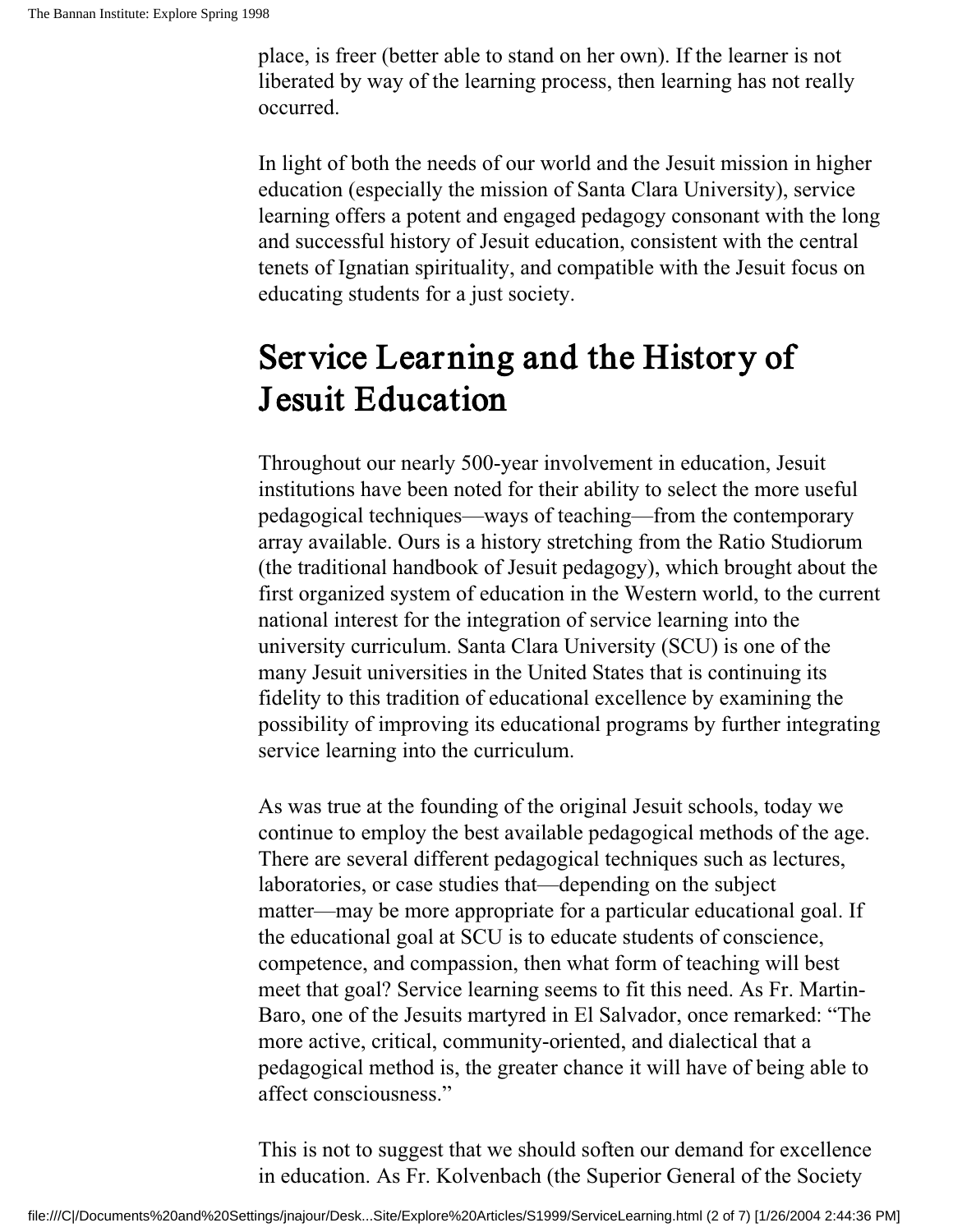of Jesus) said in Vienna in 1987: "You would not attract outstanding, talented young people if you did not offer them the prospect of academic excellence. But you would not respond to their deepest, though often poorly verbalized, aspirations if you did not carry them beyond academic excellence."

### Service Learning at SCU

The idea of service learning has been a part of American campus life for more than 30 years. At the University of Pennsylvania, it is called "academically-based community service"; at Portland State University it is called "community-based scholarship"; at SCU its closest parallel is the Eastside Project, which was begun more than 15 years ago as a pedagogical tool aimed at fostering "a paradigm shift in the minds of the [SCU] students" to yield a "significantly altered world view. The participants of the Eastside Project go into the community as students, not as volunteers. What they are doing is not community service." The Eastside Project wants students to "wrestle with questions that are not necessarily in the purview of the volunteer" and to engage in rigorous analysis of the situation in light of the classroom lectures, discussions, and assigned reading for the course. The goal is to link the service in the community with the learning in the classroom.

The Corporation for National Service defines service learning as "a method under which students learn and develop through active participation in thoughtfully organized service experiences that meet actual community needs, that are integrated into the students' academic curricula, and provide structured time for reflection while enhancing what is taught in school by extending student learning beyond the classroom and into the community."

## Service Learning and Ignatian Spirituality

In the most traditional view of university education, knowledge is generated through experimentation and research and then transferred to the students in lectures and readings. If the community is used at all in college training, it usually serves as a place in which students can apply new knowledge that they've learned in the classroom. Service learning offers the community as a setting not only for the application of knowledge but also for its generation. The idea of service learning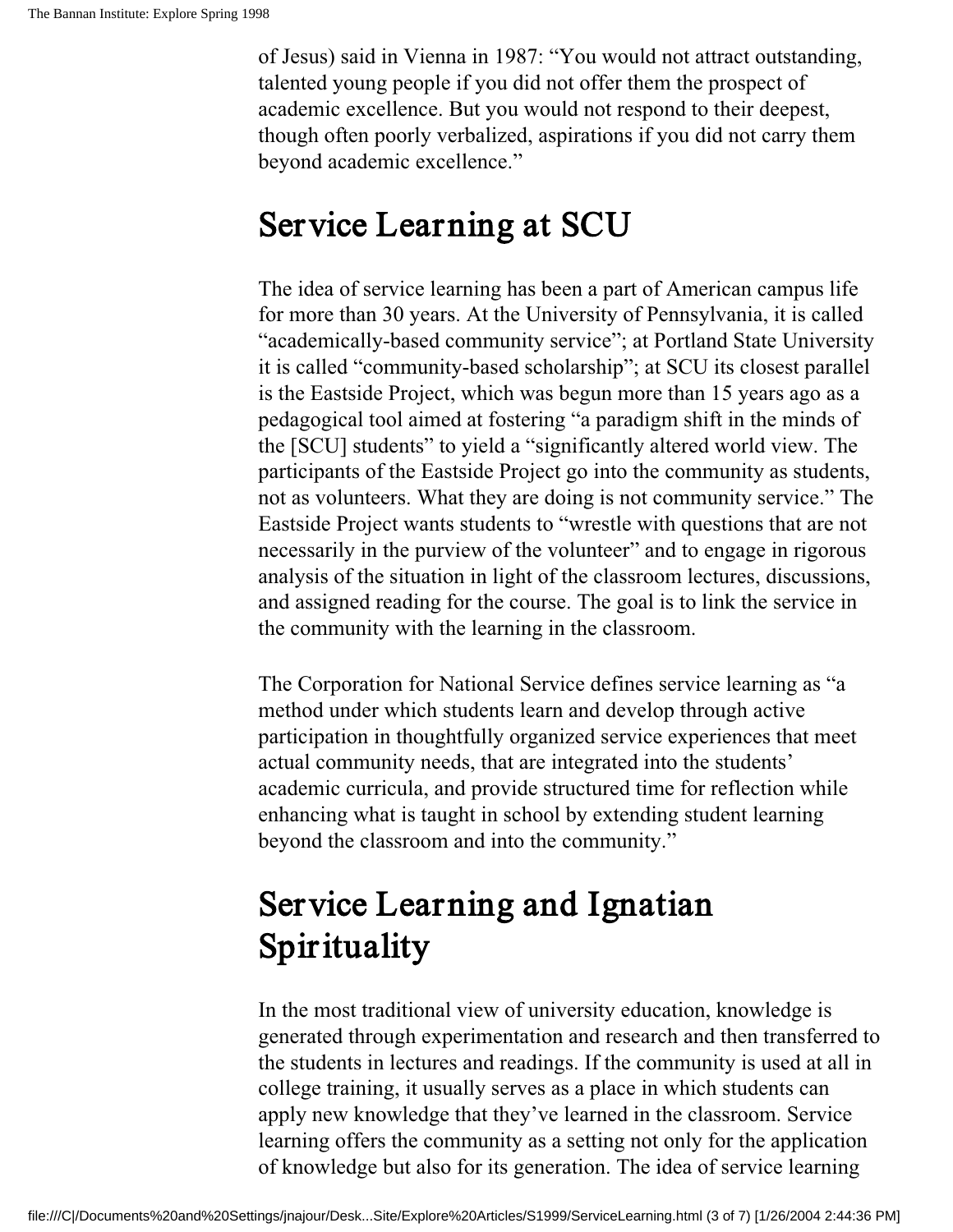grows out of a concept of learning "that takes fuller account of the competence practitioners sometimes display in situations of uncertainty, complexity, uniqueness, and conflict." Theory and practice meet—what students read in class is contemplated in light of the experience they have in the community.

For Jesuits (as stated in the Documents of the 32nd General Congregation), "contemplation flows into action regularly and we realize, to some extent, our ideal of being contemplatives 'in-action'." This concept of contemplation in action also has its parallel in the world of general education. It finds its embodiment in Donald A. Schon's idea of "reflective practice."10 Action—not solutions—is at the heart of reflective practice. Certainty is replaced by paradox. Knowledge deepens with action and is intimately joined to it.

In a similar way, the American educational philosopher, John Dewey, offered one of the clearest articulations of active reflection on experience:

> In unfamiliar cases, we cannot tell just what the consequences of observed conditions will be unless we go over past experiences in our mind, unless we reflect upon them and by seeing what is similar in them to those now present, go on to form a judgment of what may be expected in the present situation.

This active reflection may take place in seconds. It may proceed in leisurely fashion over the course of several weeks or months. It may even ebb and flow for years. As Schon describes, "the pace and duration of episodes of reflection-in-action vary with the pace and the situations of practice." Students come to understand by doing, by being involved in the activity, and by reflecting on their experience in light of the readings used by the professor and the class discussions. Reflection on experience has always been basic to Jesuit pedagogy. According to John English, S.J., "the Ratio Studiorum was just a technique to move people through experience to reflection, to articulating, to interpreting, and to deciding."

### Service Learning and the J esuit Focus on Education for Justice15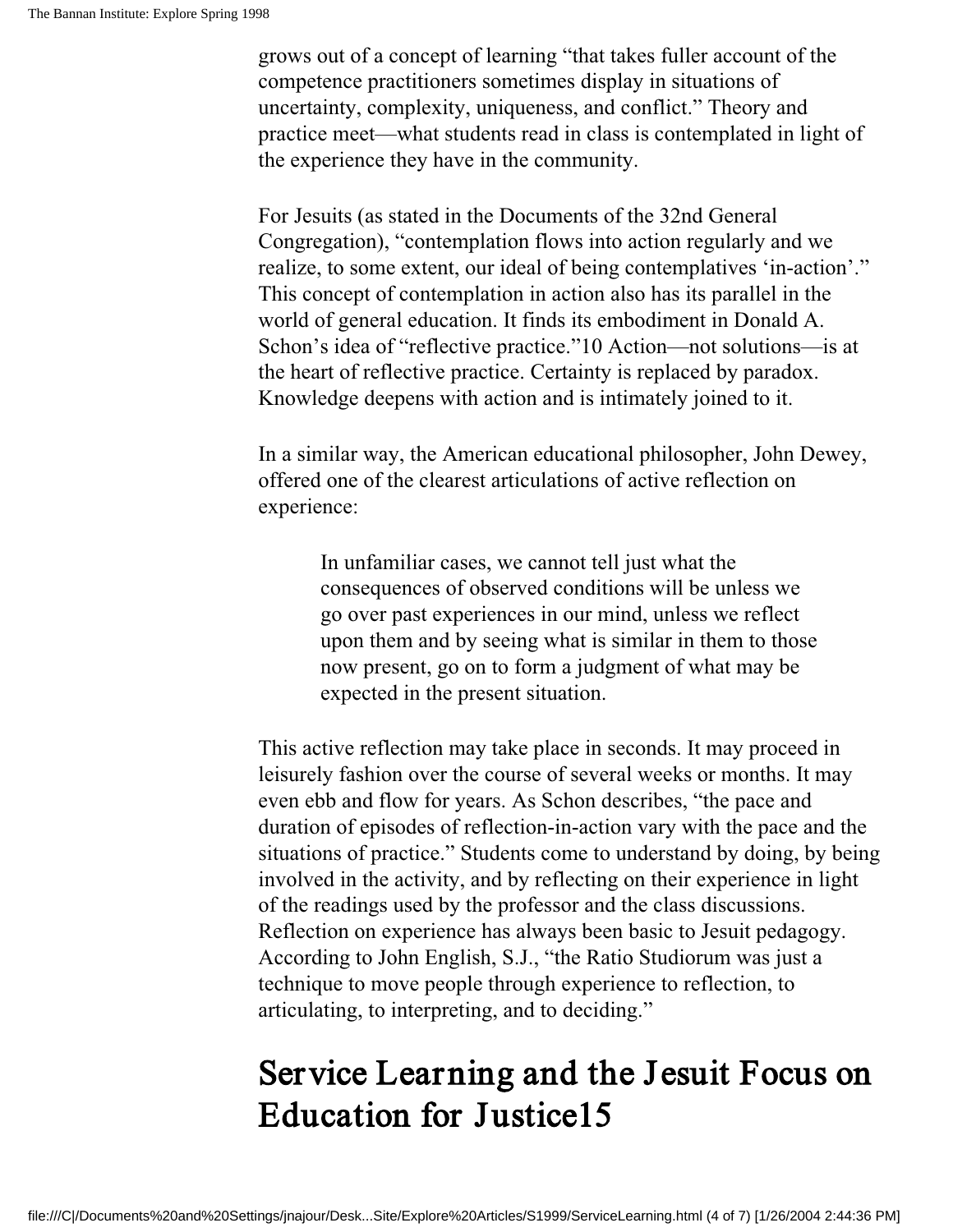The Ratio Studiorum was and remains a very important document for Jesuits who are involved in education. There are other documents of equal importance. From time to time, over the course of life of the Society of Jesus, representatives of the different provinces from around the world meet in Rome to discuss the work of the Jesuits—these meetings are called General Congregations. Following each of these international meetings documents of the proceedings are published, which help to guide the work of the Society of Jesus around the world. On a worldwide scale most of the documents of the 31st and 32nd General Congregations (GC 31 & GC 32 —in 1965 and 1973 respectively) were accepted without much question. However, there was one decree, Decree 4 of GC 32, that touched off heated debates at most Jesuit institutions. This Decree states that:

The mission of the Society of Jesus today is the service of faith, of which the promotion of justice is an absolute requirement....There is a new challenge to our apostolic mission in a world increasingly interdependent but, for all that, divided by injustice: injustice not only personal but institutionalized: built into economic, social, and political structures that dominate the life of nations and the international community.

This is not to say that we should walk out of our existing educational apostolates because they might have institutionalized some injustices. Quite the opposite; these schools can be the vehicles for change in the world. Continuing our commitment to education at all levels can be a very effective way to help reform social structures in favor of justice. We can not simply expect justice to happen, we must work for it. Consciousness-raising education needs intentionality, and if such education is taken for granted it is likely not to take place. Our hopes are not that people simply understand justice, but that they live justly. The history of Jesuit education, while connected with the scholastic method, is also intimately tied to the humanistic ideal that "education was to prepare the individual for the 'active life' of service to the common good of society and, in a Christian context, of service to the church".

Service learning can be a useful tool in this task. Students at SCU are challenged to view the world through another person's eyes. They are given an academic structure in which reflection and action intermingle. They are encouraged to focus both theory and practice on questions of justice.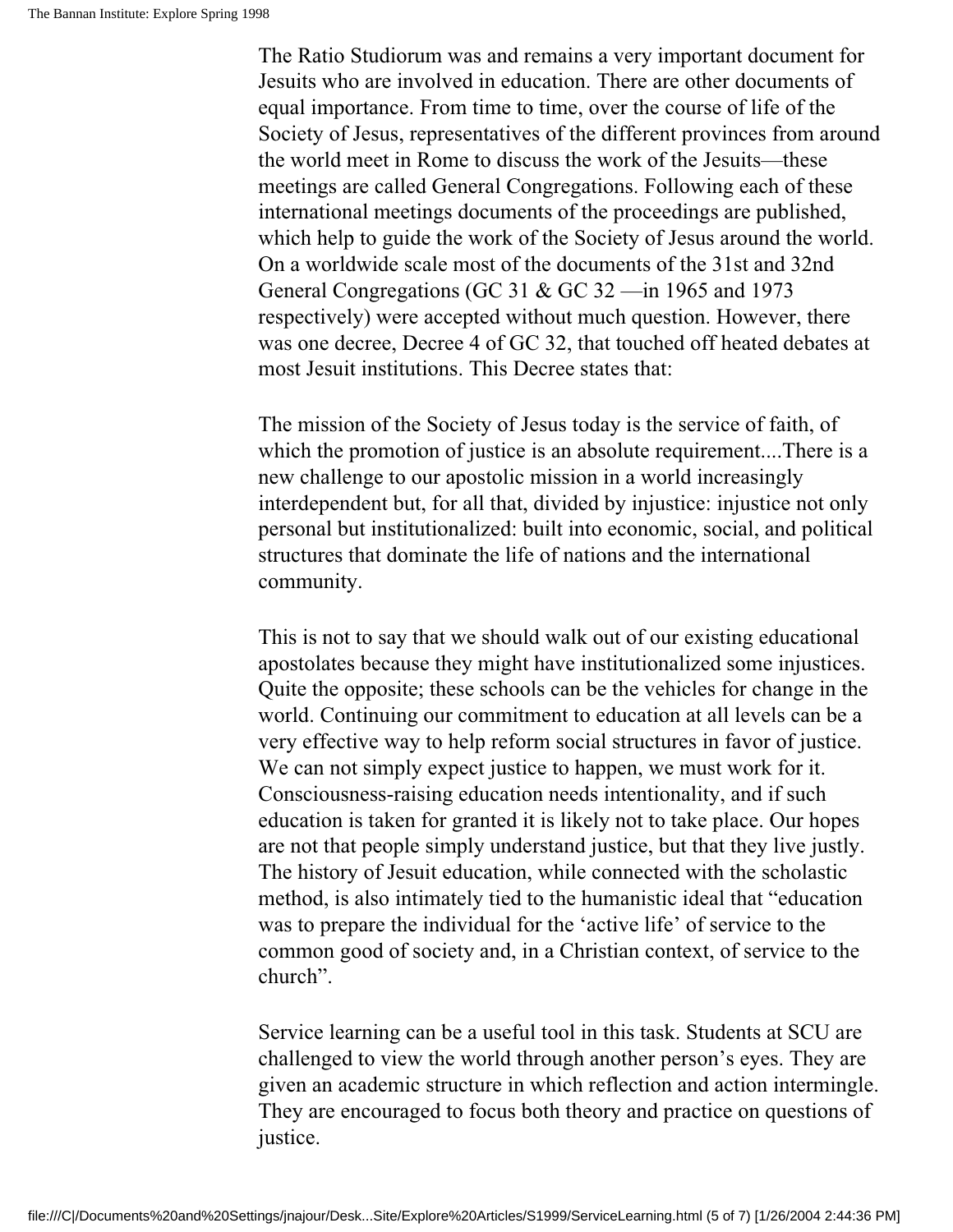### An Engaged Pedagogy

Knowledge gained from participation in service learning classes at SCU is a special type of knowledge: a critical/emancipatory knowledge which necessarily leads the learner to a greater freedom after the learning. It requires challenging power, seeing both sides of an issue (especially the side of the oppressed), critical self-reflection, and discourse. Students' preconceived notions are tested by what they discover through their experience.

In her book, Teaching to Transgress, bell hooks calls this an "engaged pedagogy"—a liberatory education that "connects the will to know with the will to become." 19 This inclusion of the will in the learning process makes the experience a transforming one—the learner is changed after the learning has taken place. As hooks argues, when this ontological change occurs, "when our lived experience is fundamentally linked to a process of collective liberation, no gap exists between theory and practice."20 Service learning that includes reflective practice is a form of engaged pedagogy by which the students of Santa Clara University are continuing the long tradition of Jesuit education for justice.



**James J. Fleming, S.J.** Research Associate and doctoral candidate, UC Berkeley Adjunct Faculty, Department of Liberal Studies, Santa Clara University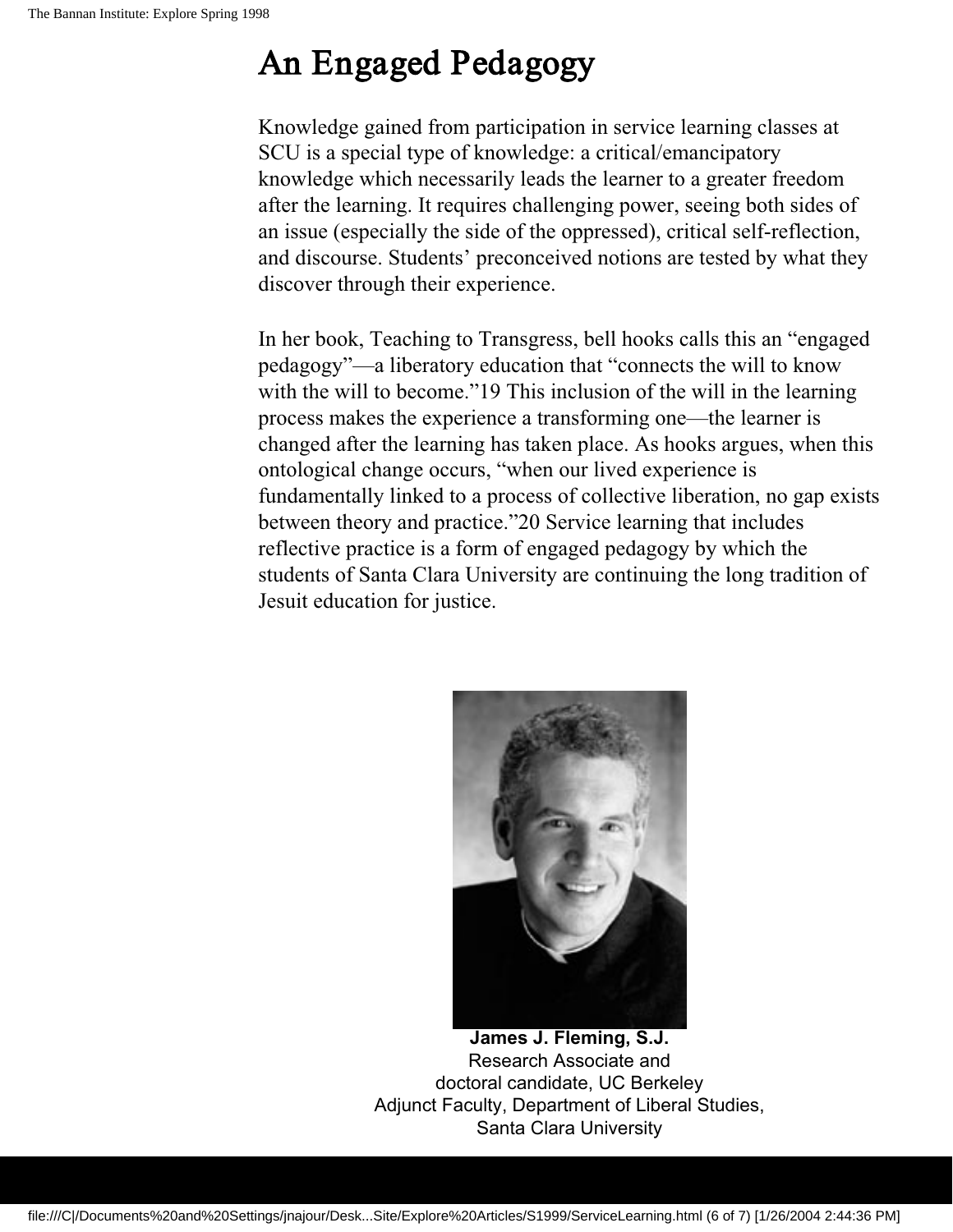### Next Article

Cuba and the **Jesuits Fidel's Teachers Come Back to Life** 

### Previous Article

**The Emerging Role of Service Learning** at **Jesuit Universities** 

Menu



Global appreciation for Cuban music and dance continues to grow. Cuban artists and ensembles jet the globe performing for sold-out crowds, leaving audiences clamoring for more. Perhaps it has something to do with the fact that Cuban music and dance are a multicultural merging of the essential qualities of world cultures: African rhythm, the compelling Arabic-influenced melodies of Spain, the harmonies of central Europe, and the sonic features of indigenous Caribbeans.

But while global populations celebrate Cuban culture through its music and dance, the Cuban people continue to undergo hardship due to the austerity measures of the "special period in time of peace." Scaleddown food rations, drastic reductions in energy and fuel, subsistence farms, a return to horse-drawn buggies in the streets and oxen in the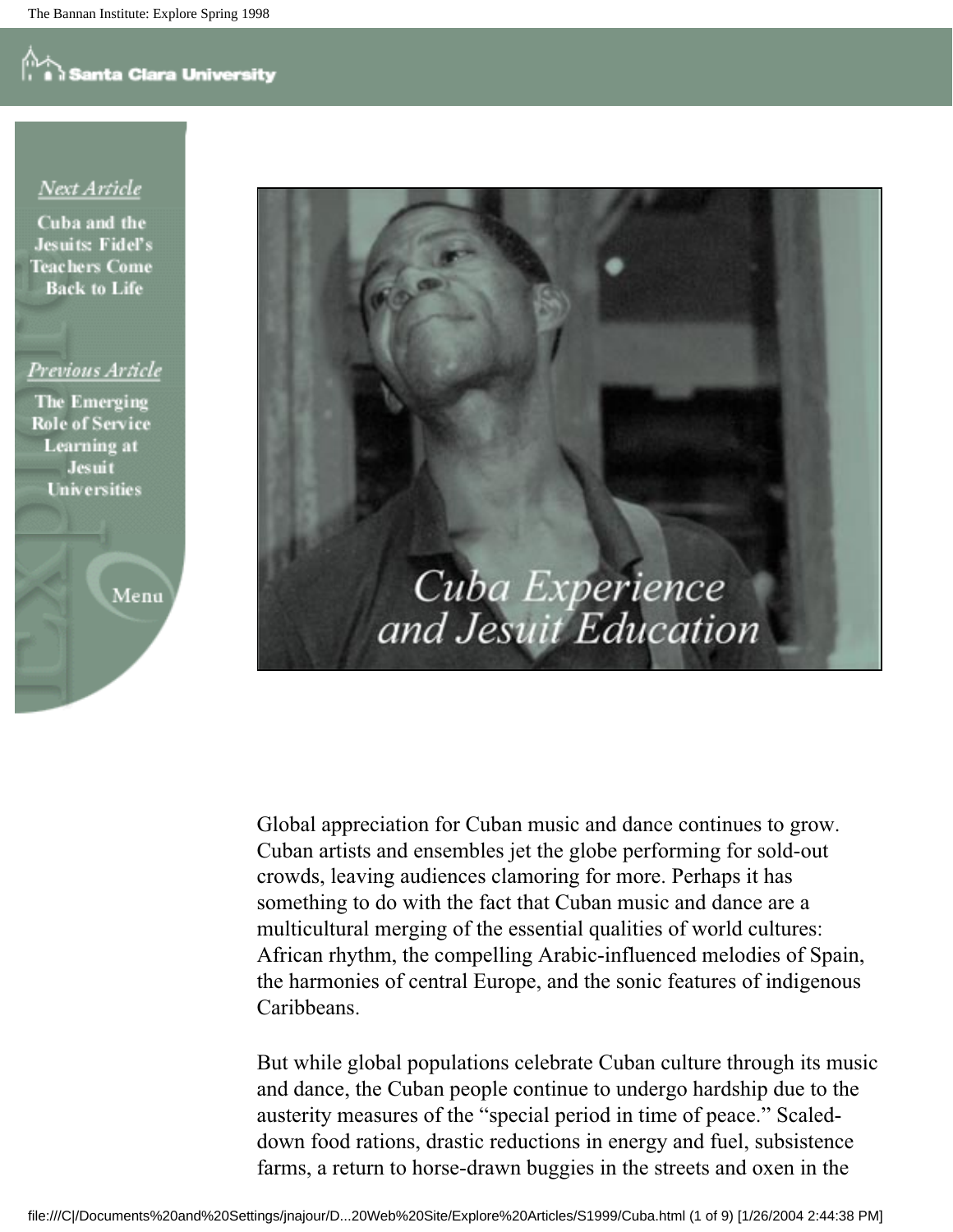fields, bicycle transportation, lack of personal necessities including soap, toothpaste, and shampoo, the absence of health supplements, overcrowded housing, and an infrastructure in need of repair—are all conditions of the "periodo especial." With cheers from some, outrage from others, and with the world astonished, Cubans have withstood the slash of a double-edged sword: a tightened U.S. blockade and Russia's collapse.

This past summer, through the cooperation of Santa Clara University's International Programs and the Center of Performing Arts, a group from Santa Clara University (SCU) traveled to Cuba for an accredited study project to do something few universities in the United States have: we connected learning and cultural immersion, integrated education and initiative. We had an experience that was at once educational, cultural, and humanitarian.

This project was developed in answer to the many challenges of a Jesuit education. SCU President Paul Locatelli, S.J., recently proposed the notion of "immersion learning" and a new CORE curriculum developed under the leadership of Patrick A. Donohoe, S.J. Professor Eric Hansen of the Political Science Department. The new CORE poses four fundamental questions: Who am I? What is the world like? What is my relationship to the world? and How should I act? The now departed but still loved and remembered Santa Clara Jesuit philosopher Tim Fallon, S.J., advocated throughout his long tenure that students need to think for themselves. If students did not learn to think, he said, there are plenty of individuals and organizations willing to think for them, not all of which are driven by the three C's of Jesuit education: competence, conscience, and compassion.

In his 1998 Convocation address, Paul Locatelli, S.J., defined and advocated one important facet of Jesuit education: cultural based learning. "[It] involves immersion education and cultural exchange. It mandates engaging and being engaged by other cultures as a necessary part of integrated education—getting out of the parochialism of space and time is what 'transcendence' means. Jesuit education does not seek a transcendence that is abstract and remote, but the life pulse of humanity everywhere."

In our class, "La Musica y Cultura Cubana," our SCU group discovered this transcendence, this life pulse, in the people and culture of Cuba.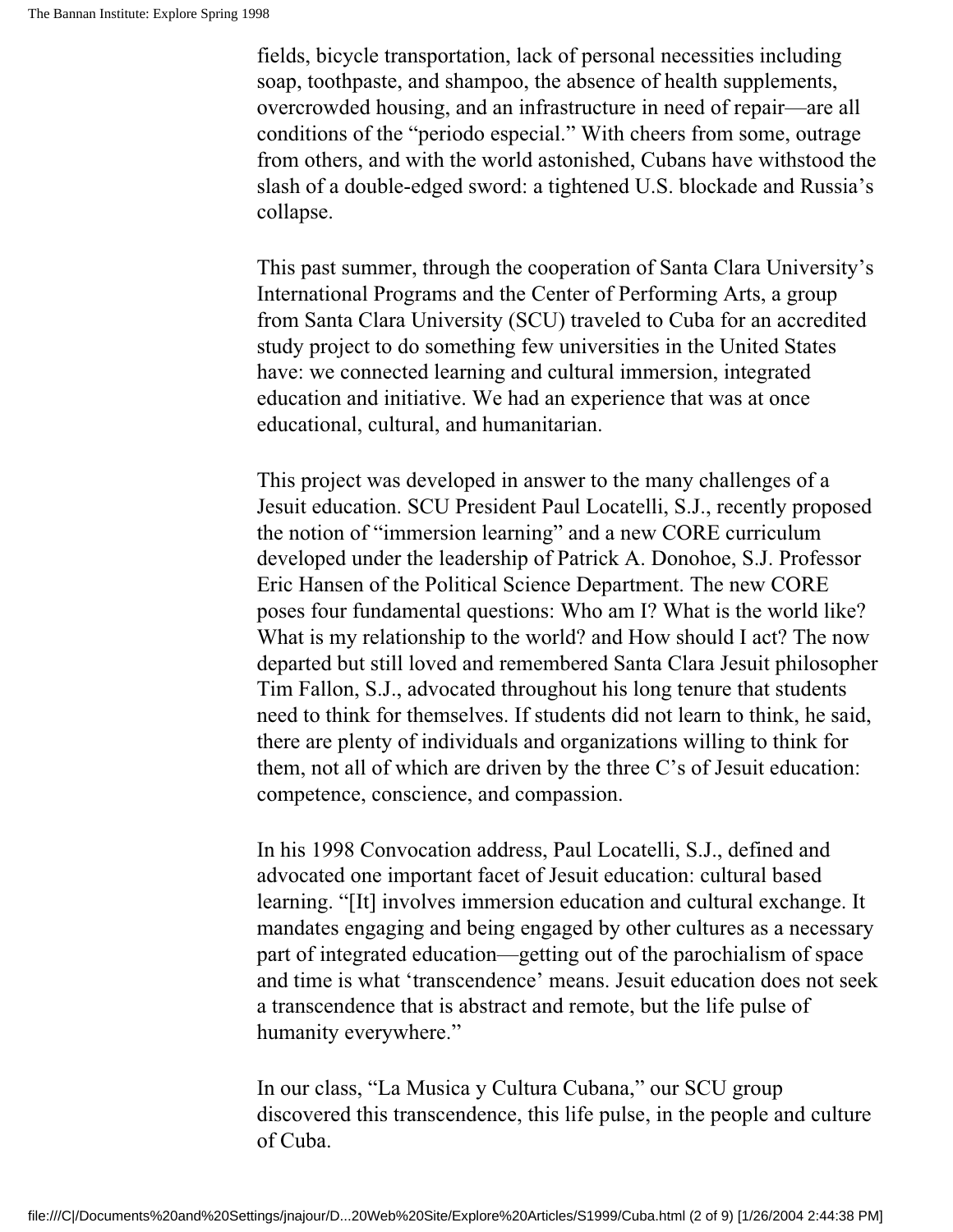Our group of 15 included myself and my good friend and colleague Dr. Ramon Chacon, who was completing a term directing Santa Clara's Ethnic Studies Program. Many of the students enrolled had rehearsed and performed with "Son Santa Clara" over the past two years: Sameer Gupta (conga, bongo), Jeremy Johnston (bass), Dana Robinson (vocals), Nathalie Lane and Erik Kelzer (trumpets), Brian Lagrotteria (guitar), and Leticia Vasquez (maracas/vocals). During the trip, two new members signed on: Aubree Diaz (cencerro, clave, marimbula) and the current student director of the Santa Clara Community Action Program (SCAAP), Julissa Robles (vocals and percussion menor). I led the group playing "Cuban tres." Venezia Mojarro (student director of the SCU Multicultural Center), Lezley Hightower, John McGuffin, and Stephanie Alvarez were also enrolled in the course and brought their own unique talents and contributions to the educational experience. This was a wonderful, diverse group representing a variety of majors, including liberal studies, psychology, economics, ethnic studies, music, and sociology. About a third of the group spoke Spanish. Students were united by a passionate, profound love of Cuban music and dance, and a desire to directly experience Cuban culture.

On July 26, 1998, we flew together to Cuba. We had come to study the music, dances, rhythms, instruments, and musical ethnography of specific regions. That meant six to eight hours of classes daily and cultural events in the evening. We stayed in Santiago de Cuba from July 27 to August 2, and in Guantanamo through August 9. On August 10, we went to Havana. Students visited museums, attended lectures and Carnival, took private lessons, and continued research.

By taking this route, from Cuba's East Province to Havana, we followed the genesis of Cuban music. Cuban music is often characterized as a love affair between the African drum and the Spanish guitar. Its most basic form is "son"(pronounced with a long "O"). Son is rooted in simple musical forms that begin in Baracoa, near Guantanamo, in the latter part of the nineteenth century. Among the most important antecedent forms are Quiriba and Nengon. Instrumentation for Quiriba and Nengon calls for the Cuban "tres" (an instrument evolving from the Spanish guitar that has three doubled strings), marimbula (a bass instrument that resembles a very large African thumb piano), a metal scraper called a "guayo," "mountain drums" (bongos), and "maracas." One of the musicians sings a lead line while others sing chorus. The music is antiphonal—a "coro" singing a repeated refrain answers the lead singer. Often, the lead singer improvises after singing a fixed text.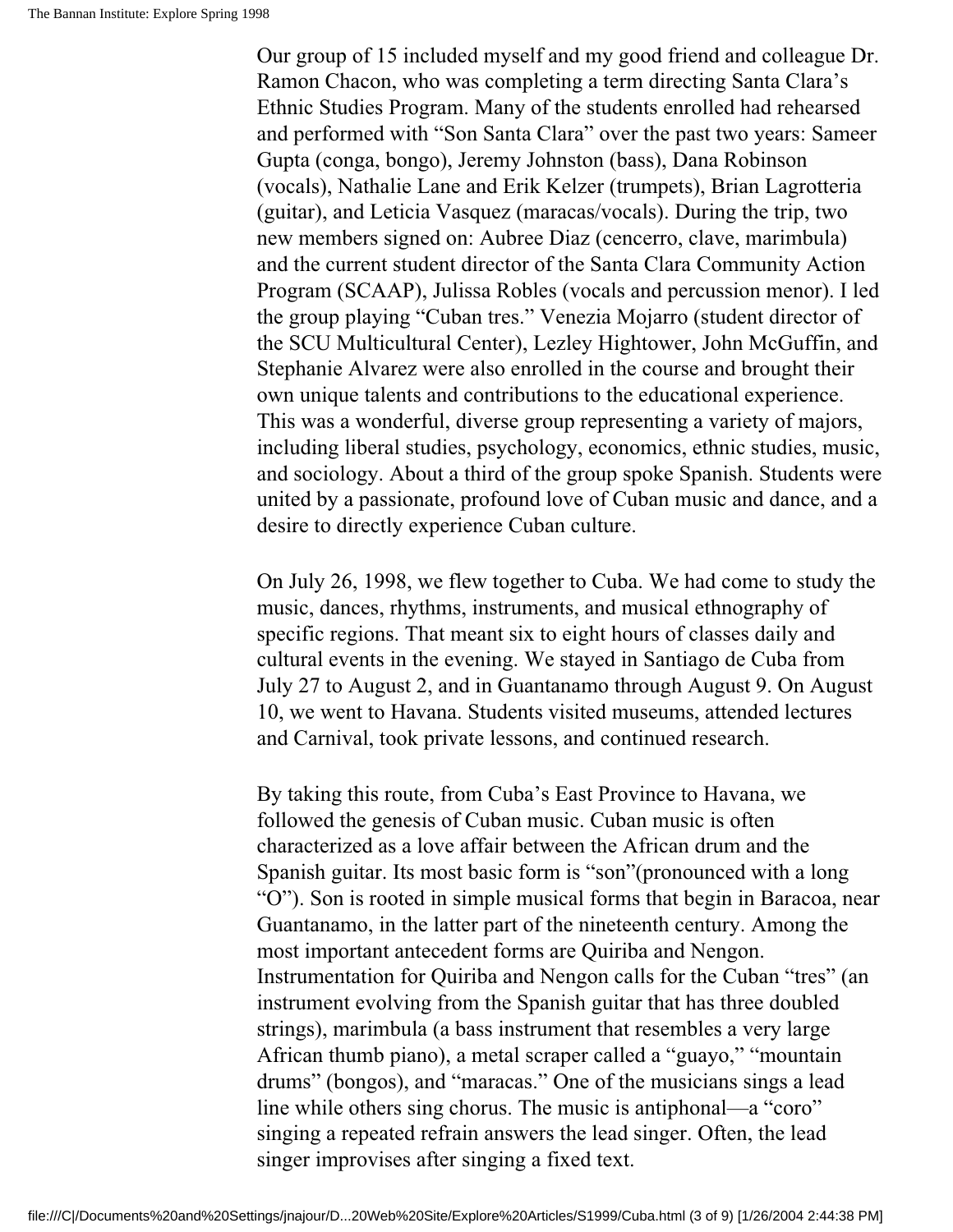As the music develops in Guantanamo, it becomes structurally more elaborate. Changui emerges, characterized by precise interlocking sections, including "llmada/montuno" (call), "ejecucion colectivo" (entrance of all instruments), "pasa de calle" (transitional section), "canto" (main melody), "descarga" (improvisation over montuno), and "clima de despedida" (farewell environment). The rhythms are intricate and seriously challenge conventionally trained classical musicians. Antiphony, polyphony, intricate, fragile rhythmic relationships, the rich percussive texture, and the simultaneous sound of wood, skin, and metal characterize these fundamental forms. Each form accompanies its own dance(s).

In Guantanamo, students lodged, attended classes, swam, and danced at La Lupe, a resort complex that consists of a series of small, comfortable cottages off the tourist track. It is built alongside a river, and to enter it you have to drive through a swift section. Here students experienced firsthand some of the shortages that have resulted from the embargo. Basic items like tissue, toilet paper, and soap are dispensed with the utmost economy. Electricity often fails and plumbing is sometimes unreliable. Hot water is generally not available. Repairs require ingenuity. Spare parts are difficult to obtain. However, La Lupe is family-oriented. There is a cozy central dining room where students gathered for "family-style" meals. A large outdoor patio alongside the riverbank was used for dance lessons in the afternoons.

After classes and lectures ended late in the afternoon, we went into Guantanamo, where one of the last remaining Tumba Francesa societies is located. These societies are directly rooted in the "cabildos" (African-based societies that were often persecuted and forced to meet in secrecy) of the slave days. The cabildos provided mutual aid and assistance, and served as enclaves through which African traditions and culture were preserved. In Guantanamo's most historical district we twice attended the Tumba Francesa, a Haitian-influenced dance/music festival featuring colonial attire—women wear long, flowing pastel dresses and men wear cummerbunds and tails. The dances sometimes imitate, sometimes subtly mock, European line dances and quadrilles. The movements are elaborate, sometimes involving circle dances characteristic of Africa. The strictly monophonic music uses only percussion instruments. Dancers sing repeated phrases that coincide with drum patterns. At once intense and graceful, the performance is beautiful and breathtaking.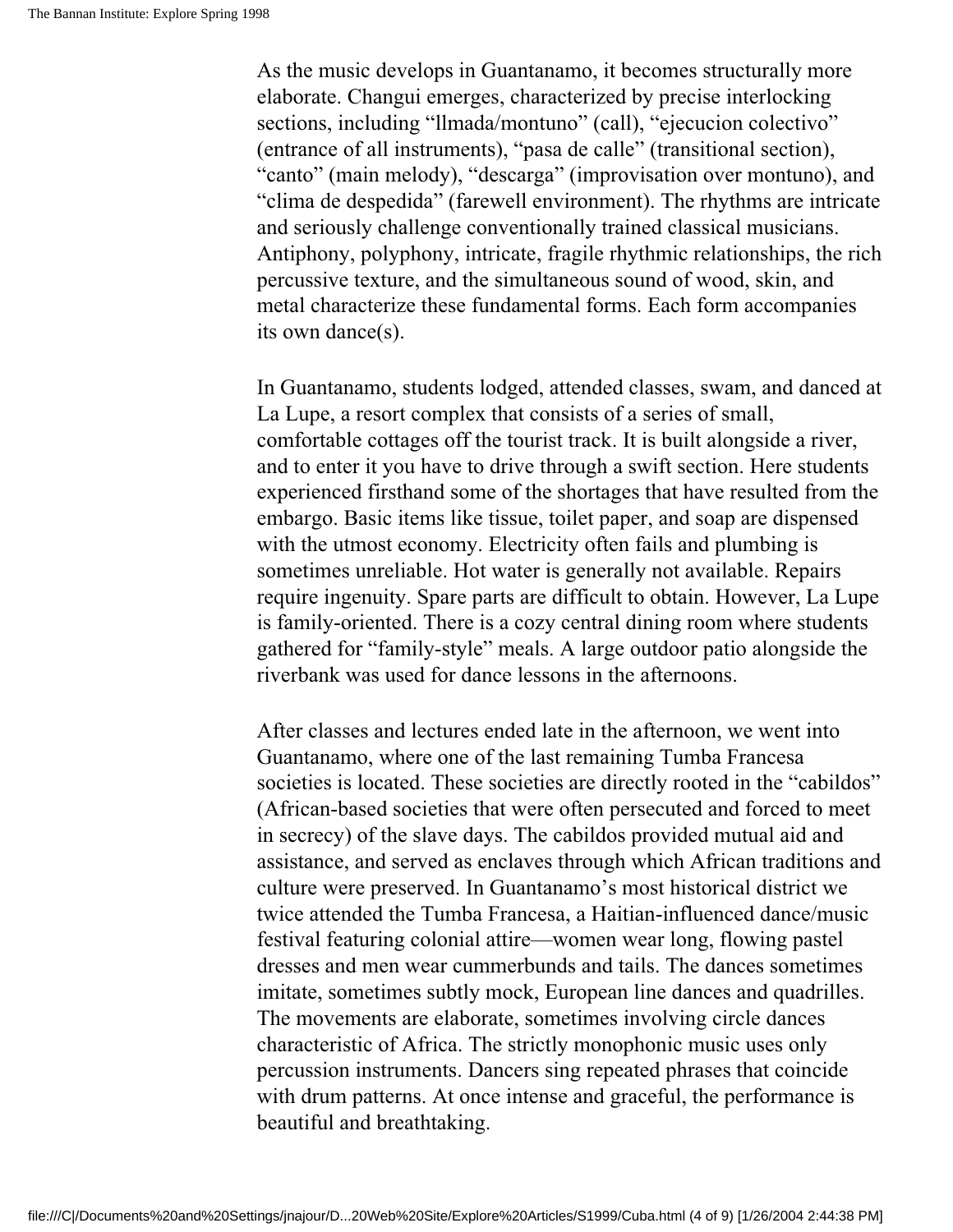The single-story, eighteenth-century colonial structure where the Tumba Francesa society meets is a small hall lit by natural light. Inside, at one end, a series of chairs and benches on risers accommodate about 30 spectators. The men's and women's strong voices sang in unison with the loud and powerful drums. As the dances developed, central characters moved in and out of focus, acting out stories known only to the initiated. Society members coaxed our students to the floor. As they swayed, feet in rhythm, they became part of the ceremony, received by the rhythm. Moving across the floor, voices joining the coro, they became the observed as the music rushed out through the arched, open-air windows where a crowd in the street looked on—riveted to the music and the dance. The compassion that Jesuit education portends can hardly be better realized than in this unlikely pairing of cultural features. Tumba Francesa demonstrates a culture surviving the harshest of conditions and represents the strength and capacities of the human spirit. To witness Tumba Francesa is to step into a hidden chapter of the human experience that remains unexposed yet transcends the "parochialism of time." In the words of Paul Locatelli, S.J., it involves "the life pulse of humanity everywhere...and opens us to universal values."

An essential lesson in both Cuban music and culture occurred during a session in performance practice at the Conservatory of Music in Santiago de Cuba. Son Santa Clara was rehearsing a new piece. One student learned his part quickly, got bored, and went off into a rambunctious display of virtuosity based on variations of his simple part. Gently, our Cuban professor quieted the group, turned to the energized student, and said:

"When we play Cuban music, there is a time for solos and virtuosity, but not too often. No matter how simple or complicated our part is, each one of us thinks of ourselves as being responsible for the whole sound. Even though we may only play clave, we still listen to everything and play as though everything we hear were being produced by our instrument. That is what makes Cuban music intense. That is what makes it powerful. We all listen and play as though we were responsible for everything. We identify with the whole first, and then the parts. We listen to the group, not ourselves."

Throughout our trip, many experiences such as this left deep imprints on the hearts and minds of our students. Among the most moving experiences was the children's group "Conjunto Folklorico Infantil." Director Vicente Portuondo organized this group in "San Pedrito," one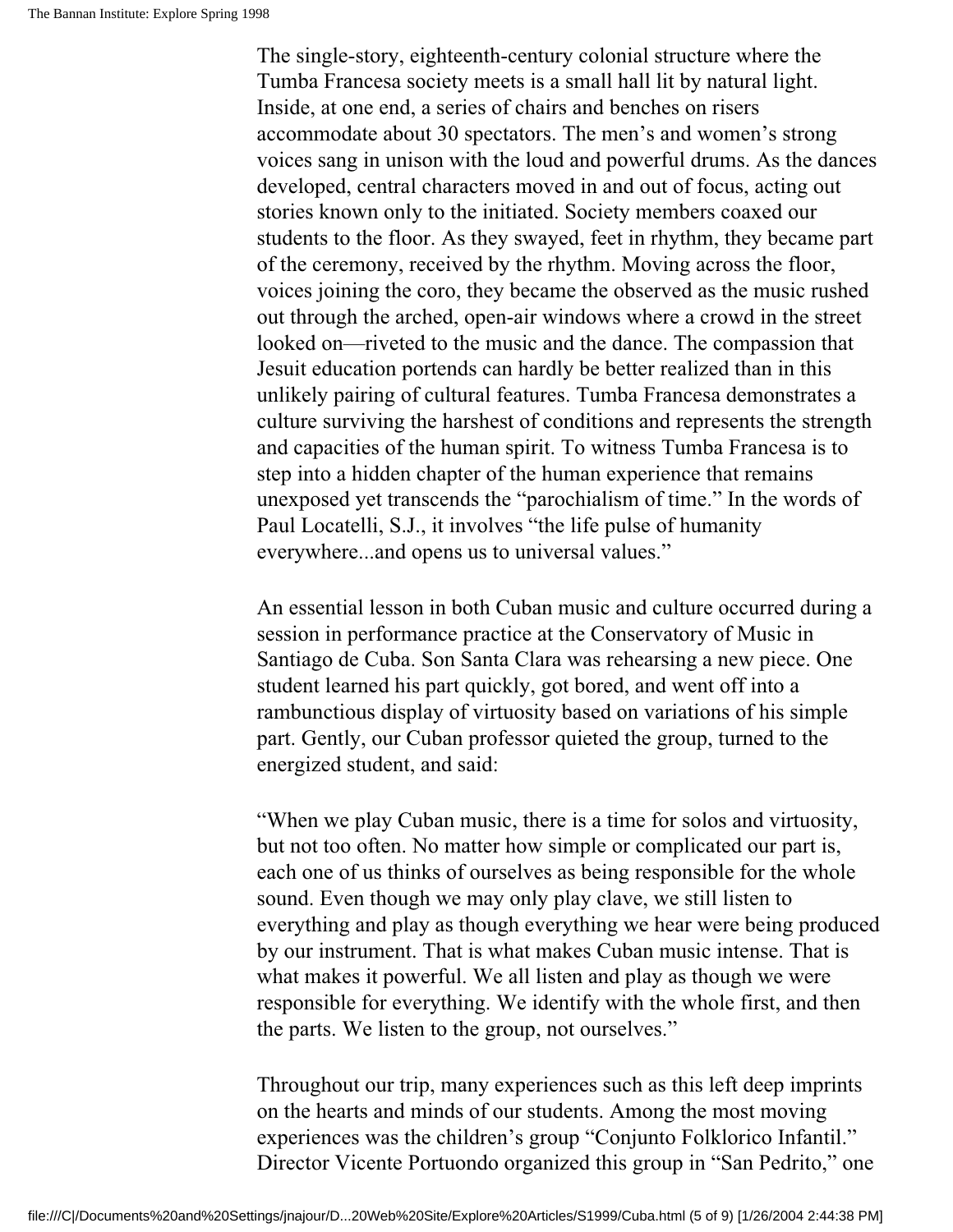of the poorest Santiago neighborhoods. Children (aged 7–12) presented a one-hour performance on the unpaved street in front of Vicente's house. Conga, Rumba, carefully choreographed Orisha depictions, solo music and dance rounded out the repertory. The entire neighborhood turned out to watch.

Another powerful experience was our visit to Seminario San Basilio, in Santiago de Cuba. The Jesuits there are a robust, friendly group who occupy the oldest educational institution on the island. Though they came to Cuba from Spain and Latin America, they spared no effort to know life as the Cuban people do and to identify with the people's struggles, hardships, and culture. A young and extremely talented Afro-Cuban guitarist who was about to graduate from the National School of the Arts, accompanied us to the seminary. Late in the afternoon, she performed for us and the Jesuit rector of the seminary and his staff. We videotaped the performance for broadcast on the San Francisco Classical Guitar Society's televised series. In the United States, there are few women, and even fewer women of color, among the ranks of professional classical guitarists.

Santa Clara's "Strategic Plan 1998 Update" requires that "we hold ourselves responsible for living out core values, which are critical for carrying out our mission in pursuit of our vision." These six core values are academic quality, integrated learning, commitment to students, service to others, community and diversity, and Jesuit tradition. "La Musica y Cultura Cubana" addresses each of these core values.

Academic quality: Information and materials relating to Cuban music, dance, and culture are sparse in the United States. We went directly to the music's sources and collaborated with Cuban professors affiliated with Cuba's National School of the Arts, some of whom are the world's foremost educators in their fields. We attended lectures and were exposed to materials and publications not available outside Cuba. These included graduate degree theses and unpublished documents.

Integrated learning: Though we respected the integrity of established disciplines, students studied both music and dance and, through musical ethnography, sought to relate these disciplines to historical and sociopolitical conditions. Throughout the island, we performed together as Son Santa Clara. Every effort was made to support independent learning. When necessary, we intervened in routines, explained situations, led discussions, monitored progress, and made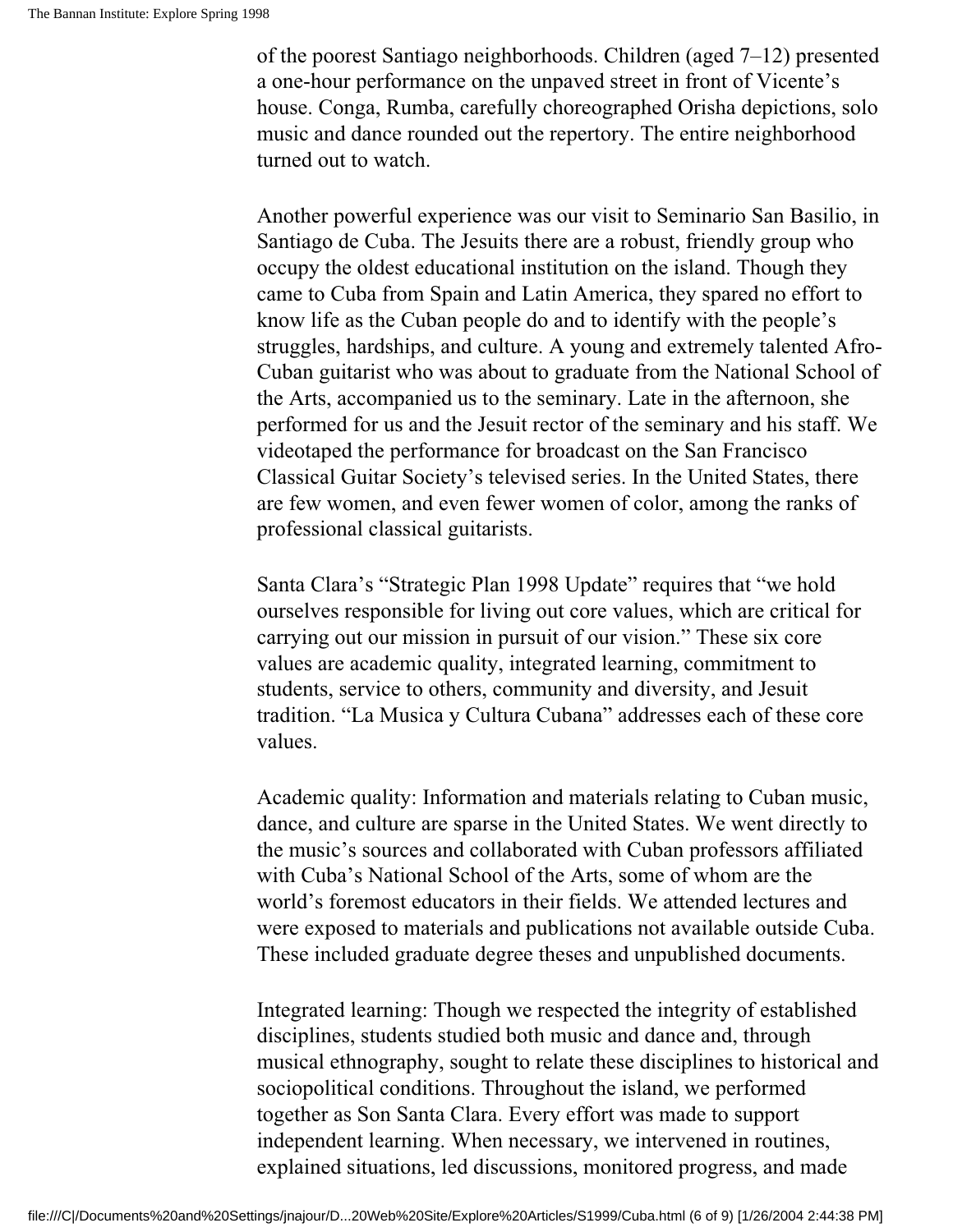pedagogic recommendations. Throughout the year prior to our visit, I had collaborated on curriculum with representatives of Cuba's National School of the Arts (ENA) in Havana, Santiago, and Guantanamo.

Our trip achieved a deeper kind of integrated learning as well. Prior to our visit, we had the notes, but the music was somewhat hollow. We needed to walk on Cuban soil, smell the fragrance of the sugar cane, tobacco, coffee, and rum, and feel the intense sunlight. It was essential to visit with aging masters who anonymously contribute much to the music's stature and preservation. Above all, it was necessary to connect with the Cuban people. It was necessary to make music with them in their neighborhoods, dance with them in their streets, break bread at their tables, and walk with them through their landscape. It was necessary to look carefully into their faces as they worked and played. It was necessary to hear the cadence of their voices and rhythm of their speech. Being in what Ignatius calls "the thick of things," our students rubbed shoulders with the heart and soul of Cuba.

Service to Others: Just as we gained much from the Cuban experience, the Cubans benefitted from our visit. Cuban faculty said that the efforts made by our students inspired Cuban youth to seriously study the traditional arts. In Guantanamo in particular, Cuban appreciation for our efforts was obvious. Cuban faculty arranged for Son Santa Clara to perform at the Biblioteca Provincial "Jose Policarpo Pineda." Before our performance, I explained the meaning and value Cuban music and dance hold for the United States and our deep appreciation for Cuban culture.

A Certificate of Recognition (the first of its kind) was issued by the Cultural Ministry in Guantanamo, citing Son Santa Clara's efforts to make Cuban folkloric music known in the United States. This certificate is on display in Santa Clara's Center of Performing Arts.

Community and Diversity: Cubans everywhere recognized the enormous effort our students made to study aspects of their culture, and know that their comportment and interests were sincere. The Cuban people and their government opened up intellectually, artistically, and emotionally to our group, and made every attempt to insure the success of our trip. The atmosphere was one of mutual respect, consideration, trust, and sensitivity to each other's ideas. We made no effort to change each other. There was, however, a tremendous desire to learn from and of each other.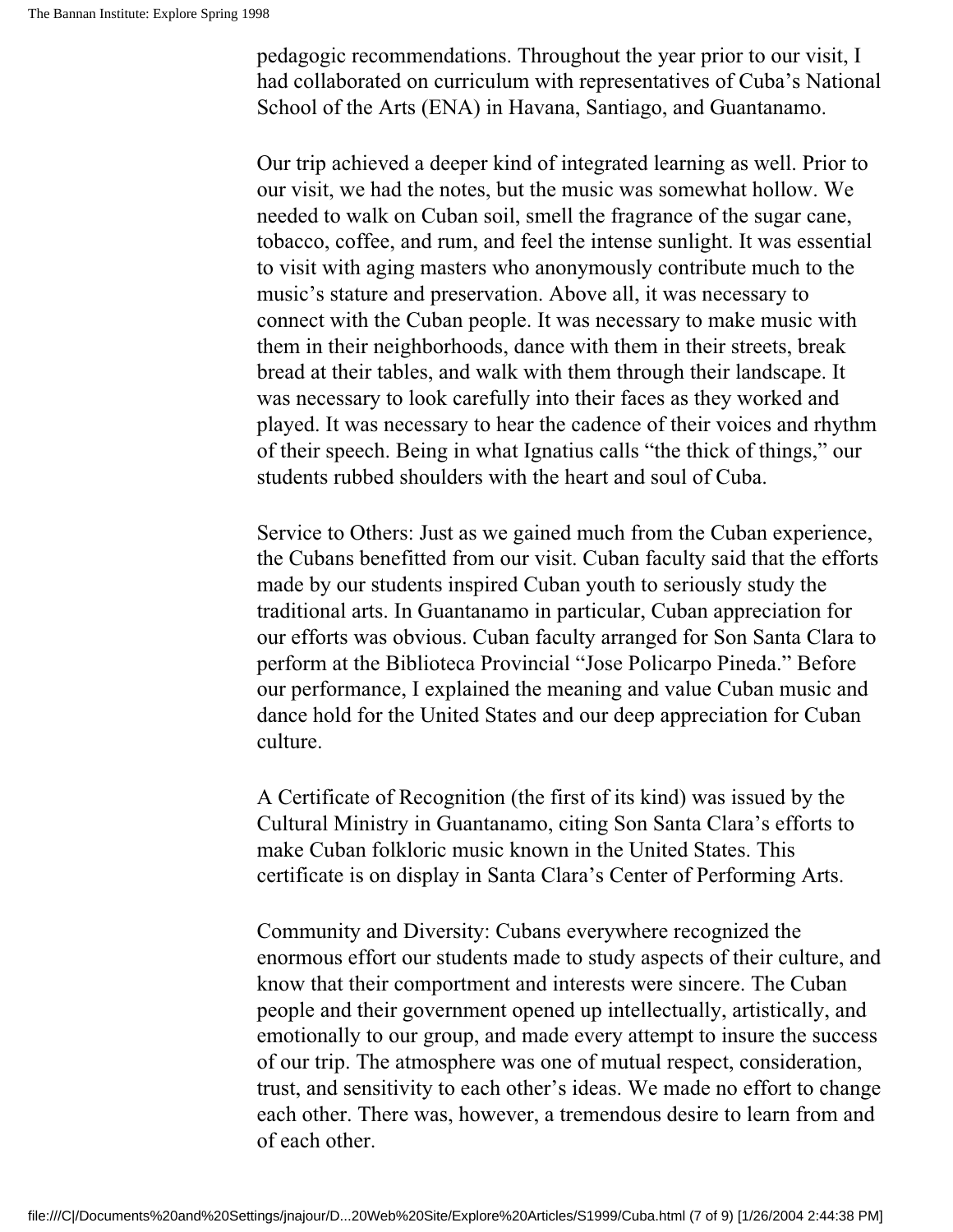Our students learned that Cuba was no Communist utopia. However, in spite of Cuba's difficulties, shortages, and social criticisms, students identified the achievements and successes of the Cuban people. For example, there is much diversity, and racially mixed marriages are more often the case than not. In spite of its shortages and austerity programs, Cuba has a literacy rate higher than the United States. Medical care is free and available to everyone. Infant mortality is among the lowest in the world. Very recently, Cuba sent approximately 400 physicians to South Africa to cover the growing medical crisis that is occurring as white doctors exit black districts. Students realized Cubans wrestle with many of the problems we do but have elected to deal with them differently. Recognizing these differences extended our notion of diversity and reaffirmed its value.

Jesuit Tradition: The Cuban program illustrates how conscience, compassion, and the pursuit of good can overcome artificially imposed hostility and unjustly induced suspicion. In addition to integrating core values, the Cuban study project promotes a fundamental human quest—the pursuit of truth and goodness. By striving to understand music, dance, and culture and to promote understanding of the Cuban people through art, Santa Clara students helped to promote truth and foster a more just world. Their pursuits overcame political impediments, emphasized common interests, and facilitated meaningful exchange. The inhumanity inherent in the economic blockade of Cuba and current US/Cuba relations is challenged by the humanity of cultural, artistic, and scholarly exchange.

Cuba has many lessons to teach us. Even though there are housing shortages in Cuba, there are no homeless. Food is scarce, but there are no soup lines. Buildings are weathered but not covered with graffiti. Streets may be unpaved but they are not awash in litter. Young people are not destroying each other in gangs and drug wars. Outside of tourist areas there are few discos and nightclubs, but everyone dances and music is everywhere. Neighborhoods are without streetlights, but Cuba's streets are the safest in the Caribbean. Though the economy is not based on consumerism, the culture is deep and rich. To be sure, students became aware of the price Cubans pay for their way of life, but they also became increasingly aware of the price we pay for our way of life and who pays for it. The music of Cuba reminds us that political considerations, economic realities, and international hostilities are far from the whole picture. The spiritual power we sense in Cuban music and the celebration of the human spirit we are drawn to in its dances say more about the Cuban people than anything else. As the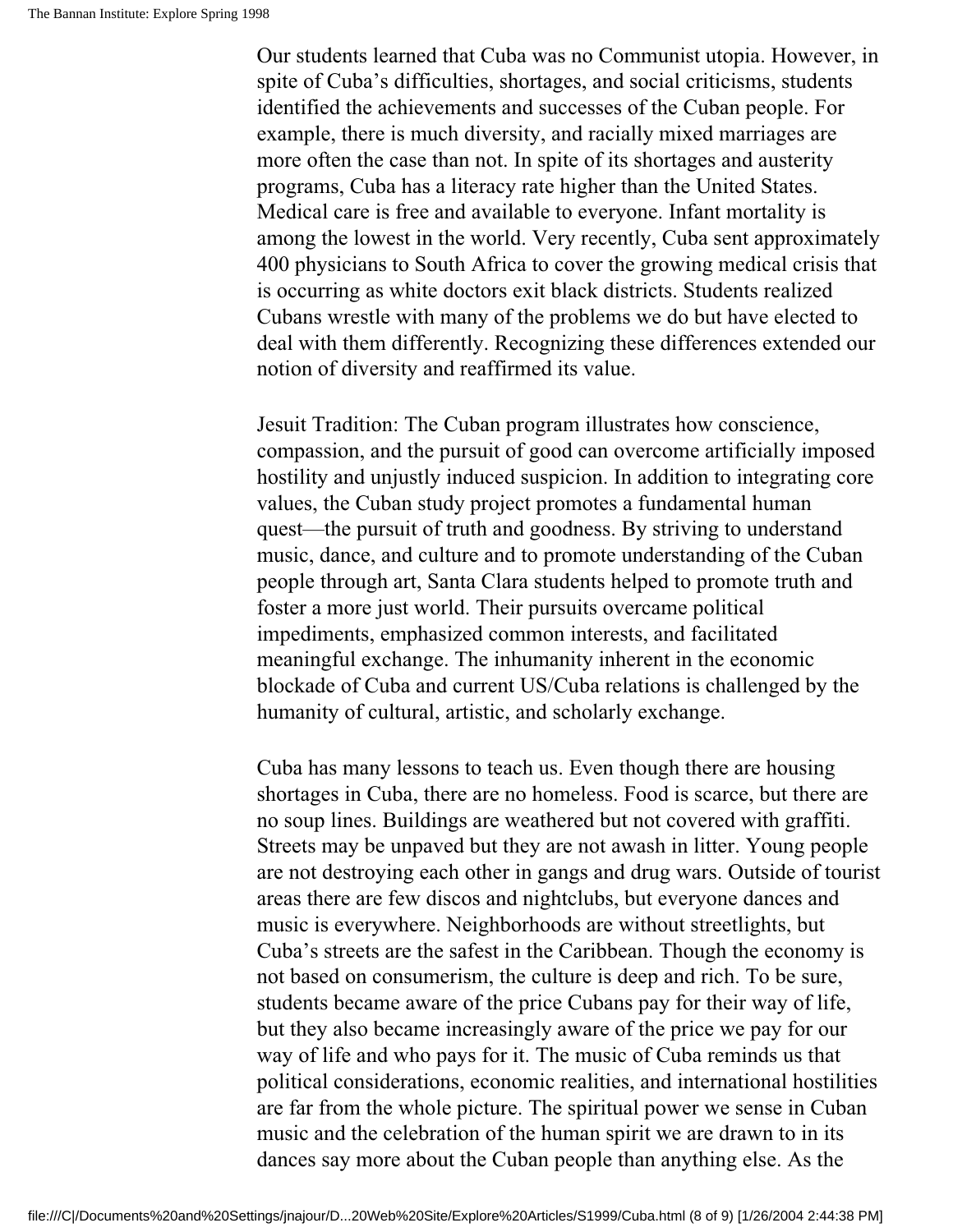Cubans say, "my music is my flag." In spite of the longest economic assault in modern history, Cuba has managed to develop a culture that warms the heart and sets the feet of the world's population in motion.

The Cuba project fired the hearts and minds of our students in concert with these words of Father Locatelli:

"We have come to realize that what we are depends on where we stand and who we listen to. That does not mean relativism, but it does mean a new model for our assumptions and a new openness to groups and perspectives other than our own... We need to develop pedagogies and scholarly evidence that will help us learn from each other's cultures." Paul Locatelli, S.J., Convocation Address, 1998

It is appropriate to close this article with a translated greeting sent to me from Nydia Berenguer of Cuba's National School of the Arts. This letter was intended for the entire Santa Clara community. It was read in the Center of Performing Arts Recital Hall on November 4, 1998, during Son Santa Clara's first performance after returning from Cuba.

"A warm and eternal embrace from Cuba to all at Santa Clara University who visited and studied in our country last summer....Experience is a strong and very positive teacher. As you know, to experience the full life of the peasants and enjoy its fruits is better than attending meetings and lectures on the subject of Folklore Oriental. You insisted, as we did, that students always had the opportunity within the course to experience what they learned within academic enclosures. This summer Santa Clara University and the National School of the Arts started an educational network whose bonds will surely continue to strengthen and diversify possibilities for exchange. For us, it is also very important to be able to share with you and to tend the bridge of love and friendship that exists between our people."

#### **Nydia Berenguer** Directora, Centro Nacional de Superacion de la Ensenanza Artistica, La Habana, Cuba, 1 de Noviembre, 1998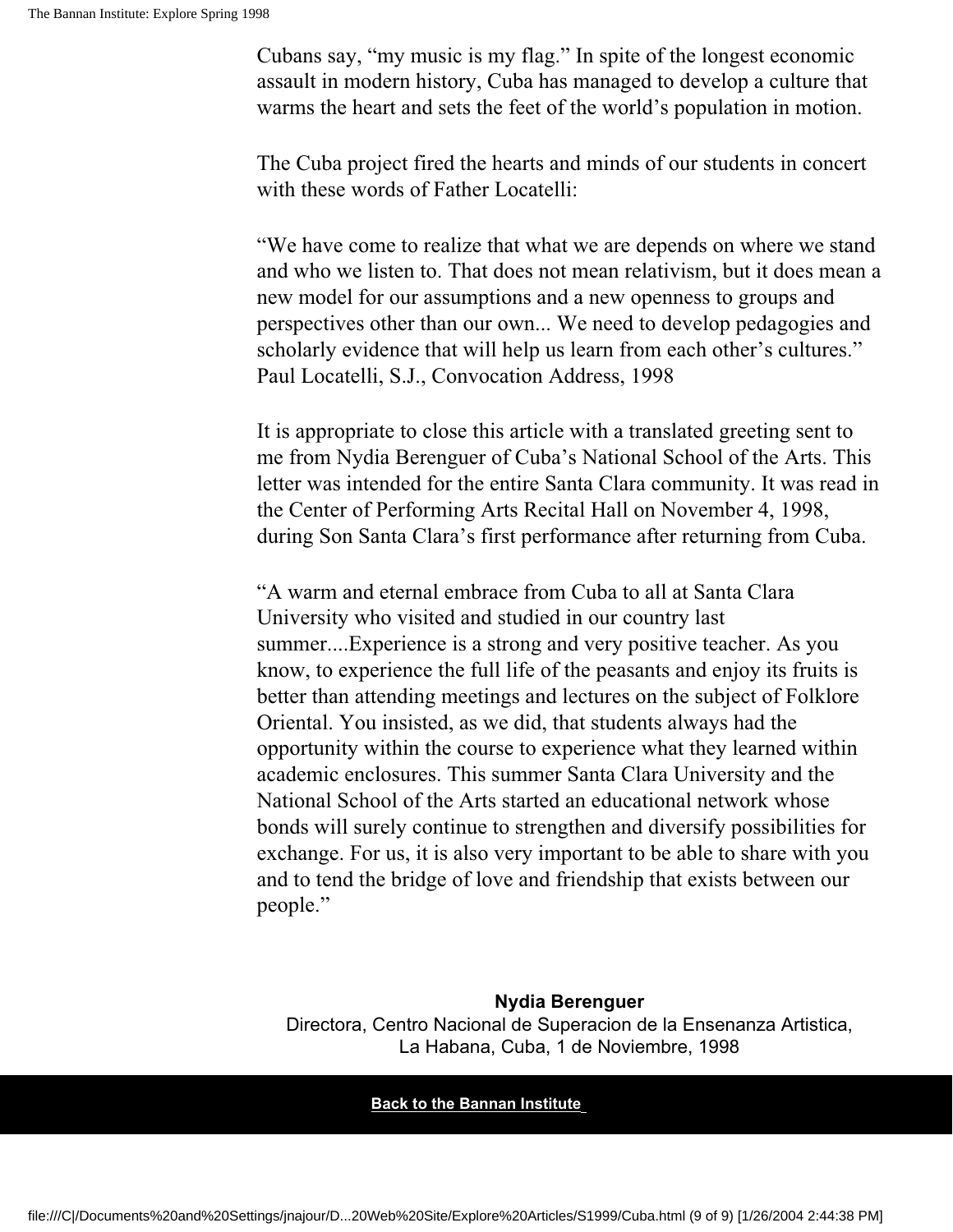



The Cuban Jesuits, as feisty and determined as the rest of their countrymen, have suffered through a half century of restriction and dispersion. In spite of these challenges, there are many encouraging signs that the Jesuits are continuing their important work in this region. A few Jesuits have kept a foothold in the home country, while others have been the mainstay of Jesuit works in Dominican Republic schools, social works, parishes, and retreat houses. (The Dominicans and Cubans have for many years formed one Jesuit area, the Antilles Province.) Still others have taken root in Miami, transplanting as well as they could the famous old Colegio Belon in Havana, where Fidel Castro was a boarder.

The Jesuits of the original school in Havana recall that Castro, as a student, once received a slight from a fellow student and was determined to settle the score. He went to see the resident Jesuit about it, who dissuaded him from using the pistol he was carrying. Recently, on the golden jubilee of Castro's graduation, he brought a Jesuit classmate, who had been a longtime missionary in Japan, home for the reunion. At this occasion, Castro told local teachers they should imitate the thorough preparation of the Jesuits and the Catholic sisters (all of whose schools he himself had closed) in molding young minds. The Belén Jesuit Prep in Miami is a well-planned and -built complex,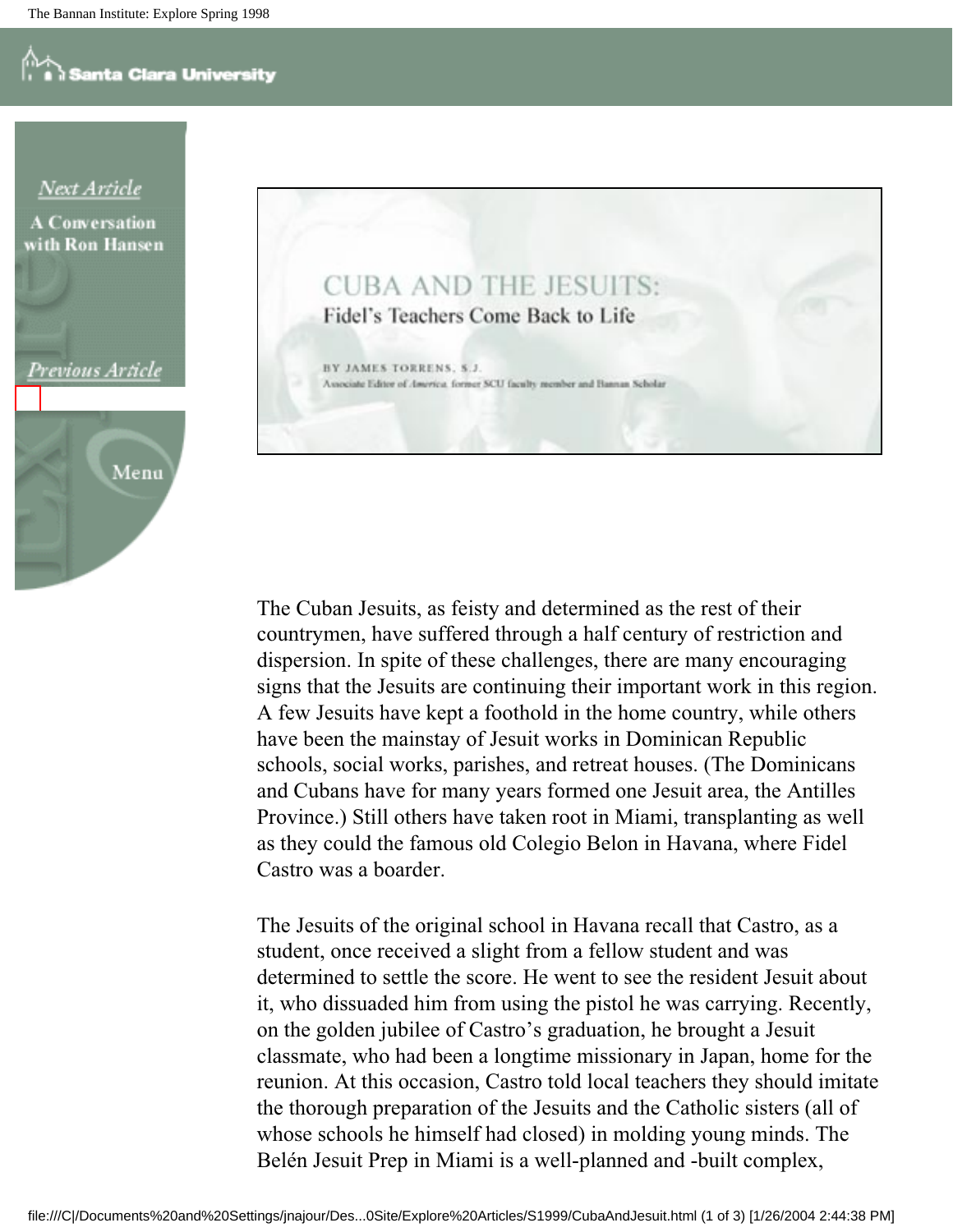thanks in particular to Father Marcelino García, its principal and president since 1983. Most of the classes are in English, though the student body mainly consists of second- generation Cubans and other Latinos. Twenty Jesuits live in neighborhood houses nearby, where I stayed with them before my trip to Cuba with Catholic Relief Service a year ago.

At the time of my stay, the Jesuits were opening a novitiate for recruits in Havana. The novice director, Father Juan de Dios Hernandez, happened to be in Miami, and asked me, "Can you bring a satchel for me to Havana?" Airlines do not like that kind of thing, I thought, to say nothing of immigration officials, but I agreed. He had packed it with medicines of every sort, unobtainable in Cuba, for his five novices and staff. Thank God, at the Havana airport, I had no problem getting it through.

A few days later I dined with the five Jesuits of the downtown parish in Havana, Sagrado Corazón de Jesús, on a street called Reina. The cavernous church and rambling parish house were pretty dingy, but what a privilege it was to meet these veterans of a confined and patient ministry, what one of them called a "ministry of consolation." Their activity has focused on spiritual direction and conducting the Spiritual Exercises of St. Ignatius.

Father Jorge Machín at Reina is regional superior of the 33 Jesuits in Cuba, most of whom are in parish work. In recent years all the Jesuits of the island have taken a few days annually to clarify priorities and set directions. The chief priority this time is supporting the bishops in the five-fold program they announced in their pastoral letter of November 1, 1997: 1) to openly preach Jesus Christ; 2) to feed the hope of the people as they face the future; 3) to help the country highlight ethical values, whether personal, familial, or social; 4) to conduct a triple mission of public worship, prophetic voice, and charitable service; 5) to foster reconciliation among all Cubans. Though the government strictly limits publishing and the availability of paper, the Jesuits at Reina have managed to produce a crowded one-pager for parishes, Vida Cristiana, every week for the last 35 years.

I had another Jesuit encounter in the south- eastern city of Santiago, which is a relaxed and very Caribbean place. Five Jesuits run the Seminary of St. Basil for local bishops, starting young men on their way to the Catholic priesthood with the basics of religion and the humanities. Since religious instruction has been repressed for decades,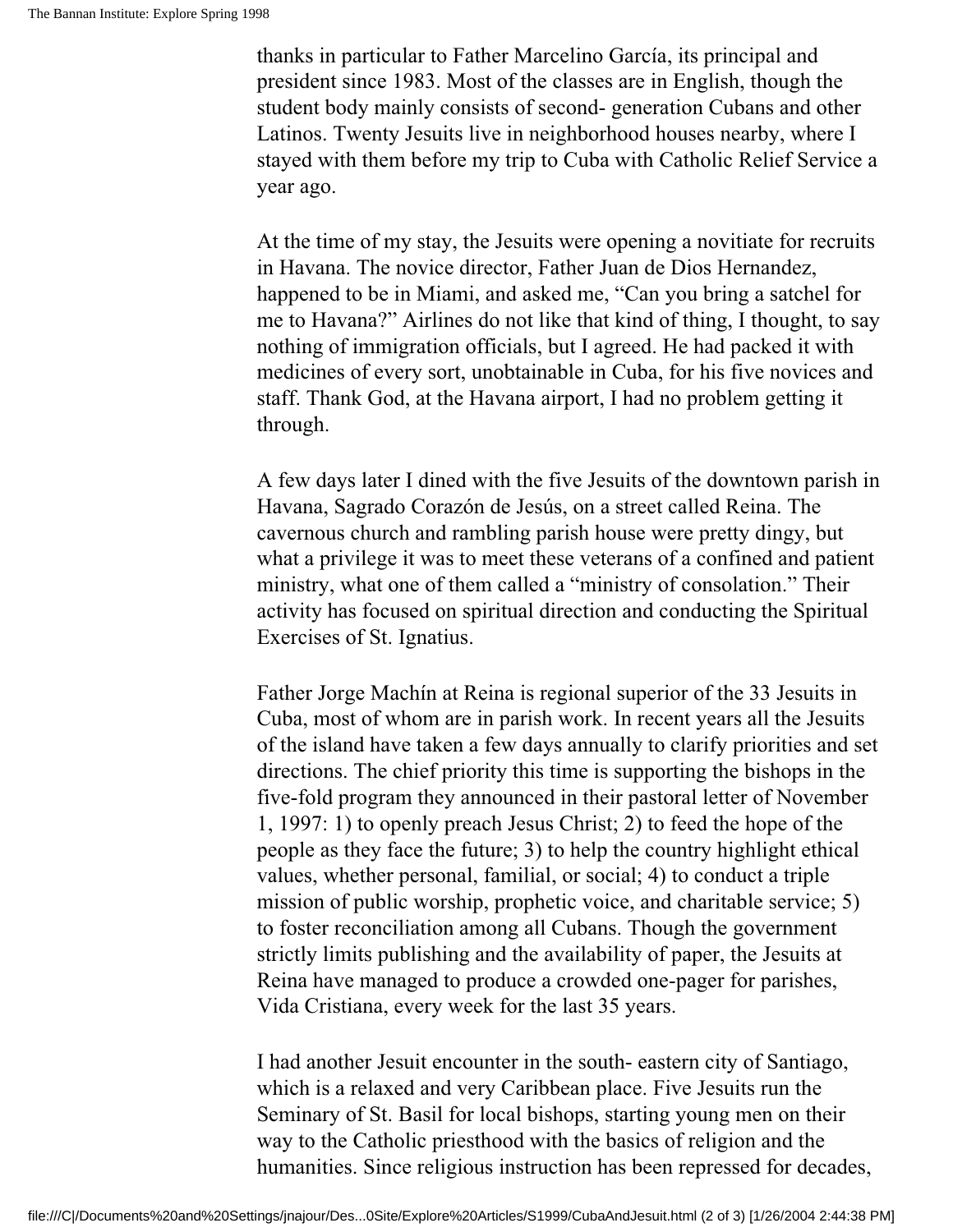almost everything needs to be filled in. (For the same reason, Jesuits on the island have begun sending lay professionals to Santo Domingo for summer workshops on religious formation, which they absorb eagerly.) On weekends these priests scatter to the various regional parishes for which they are also responsible. Flying back to Havana in a rattletrap Russian plane, I kept giving thanks for the tenacity of my many visibly aging brothers, in this palmy but far-from-Pacific clime.

One Cuban Jesuit, Narciso Sanchez, was a Santa Clara alumnus. Although he bore his share of the stress and anxiety of exile, he had a fun-loving streak. As a seminarian and philosophy major he lived as a Resident Minister in Swig Hall in the early 1970s. Father Sanchez later died of a brain tumor in his forties, alas, while helping establish a center in the Dominican Republic to train village health promoters and improve farming and rural education. The center, near the city of Santiago and sponsored by Creighton University, is now called the Narciso Sanchez Medio Mission. Narciso's faith and dedication continues among Cuban Jesuits today, where signs appear that a new generation is taking up a crucial and energetic role on behalf of the Gospel.

#### **James Torrens, S.J.** Associate Editor of America, former SCU faculty member and Bannan Scholar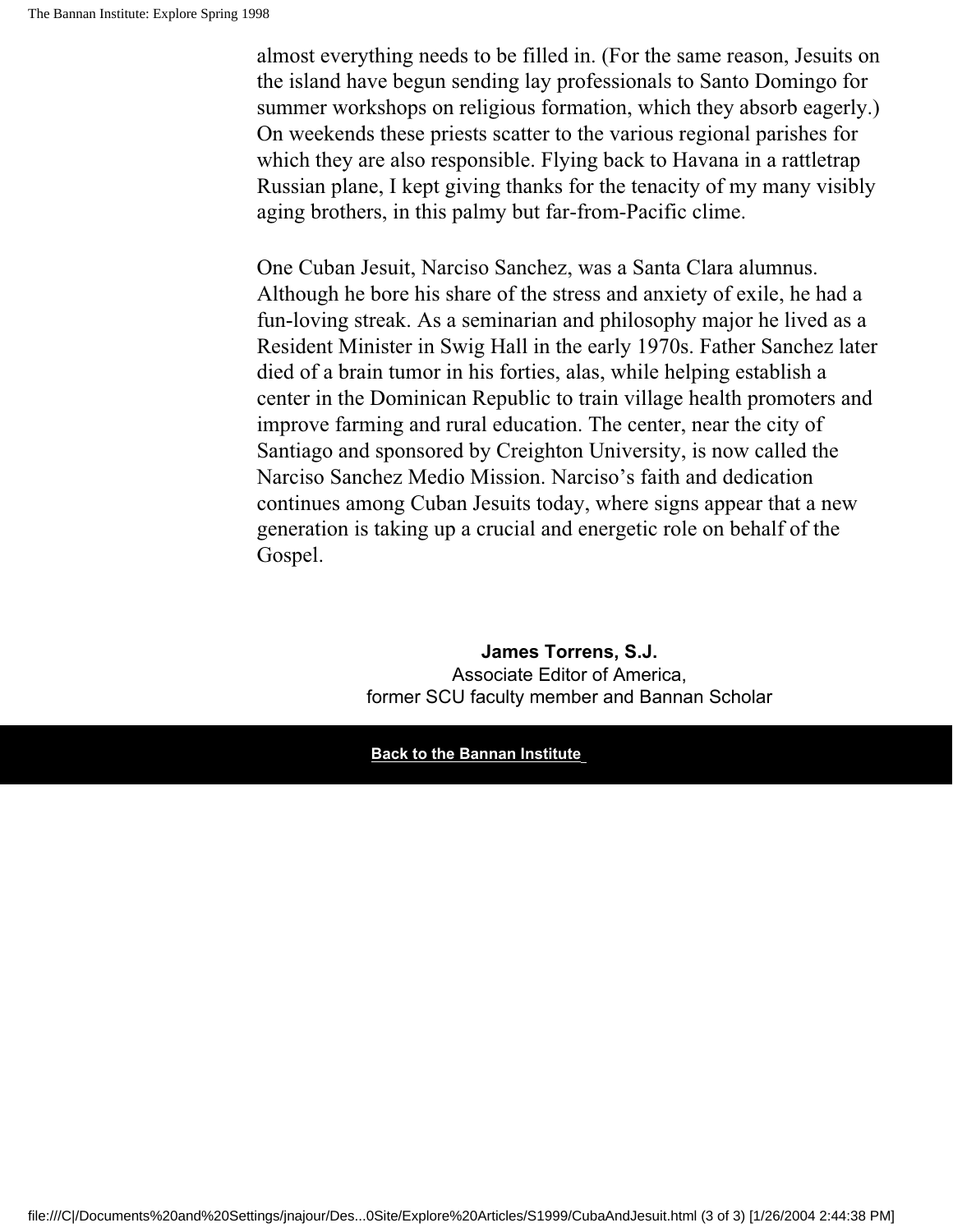## **Santa Clara University**

Next Article

**Religion** and **Prime Time Television** 

### Previous Article





Ron Hansen, the Gerard Manley Hopkins Professor in the English Department at Santa Clara, recently completed a historical novel on the relationship between Adolf Hitler and his niece, Geli Raubal. She was found dead in Hitler's apartment on September 19, 1931, an apparent suicide. When Hansen began to suspect the veracity of this account, he did extensive research on the life of the young woman and the fouryear relationship she had with her uncle. Hansen eventually came to the conclusion that Hitler had murdered her in a fit of jealous rage. The subject matter of this novel contrasts sharply with Hansen's earlier works, particularly the well-received Mariette in Ecstasy. Writing about the twentieth century's paragon of evil is a long way from the story of Mariette, a postulant to the Sisters of the Crucifixion who appeared to have received the stigmata of the crucified Christ.

Two years ago, while giving a Santa Clara Lecture, Hansen explained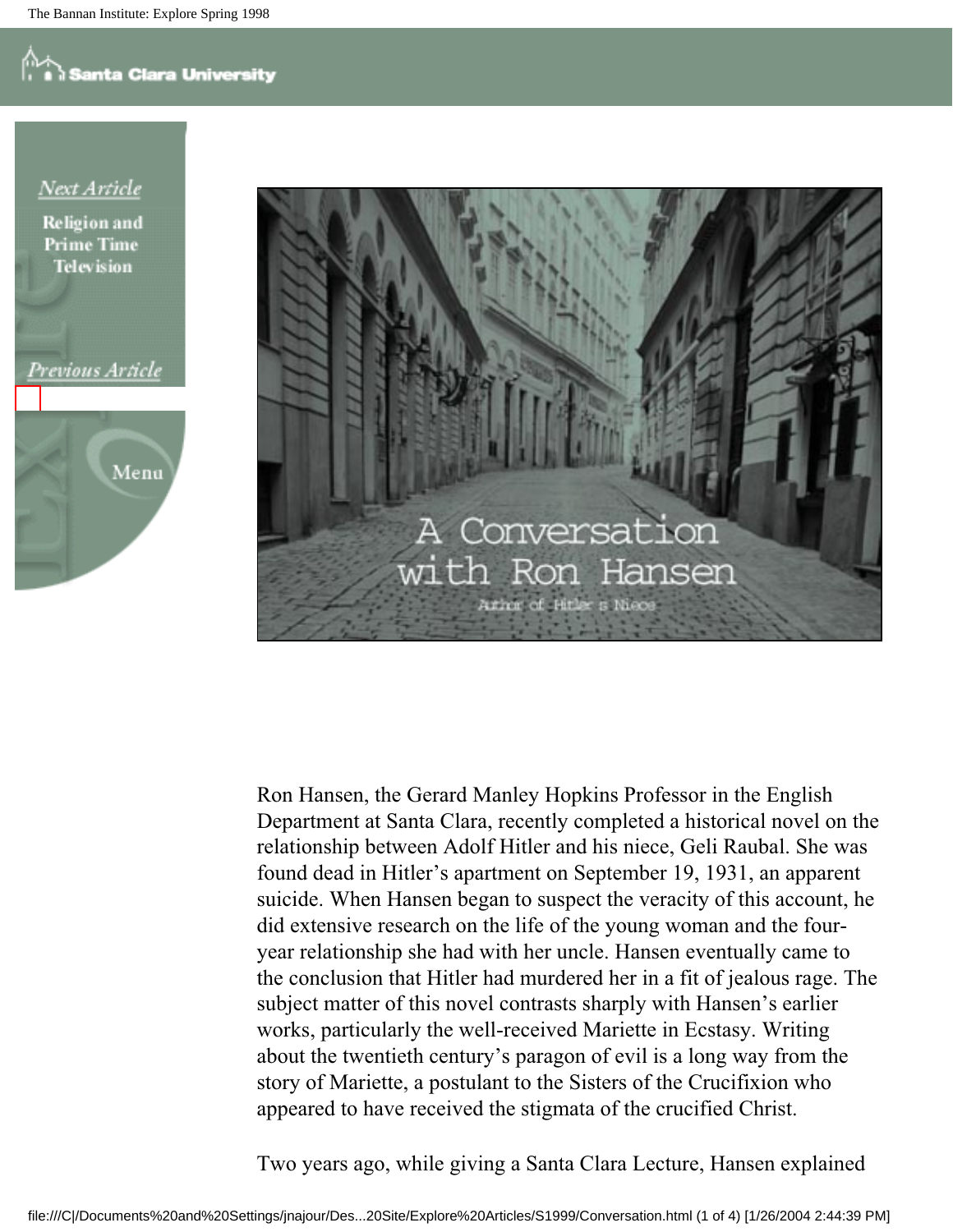the origins of his calling as a writer. At the age of five he was chosen to deliver the prologue of the infancy narrative from Luke's gospel at his Catholic kindergarten's Christmas play. As he recited "In those days a decree went out from Caesar Augustus...," he noticed how the audience was caught up in the power of the solemn words. His interest in the power of narrative continued as he grew up. Again and again he heard the same Gospel stories repeated at Mass, but their meaning changed as he became more knowledgeable.

Most of Hansen's novels and short stories grew out of historical incidents that captured his imagination. His first novel, Desperadoes, tells the story of the Dalton brothers' gang in late nineteenth century Oklahoma. His second novel was The Assassination of Jesse James by the Coward Robert Ford. The historical accounts sparked Hansen's curiosity and led him to extensive research in order to capture the flavor of the era. Eventually he filled out the factual record with a full fictional treatment. For Mariette he read everything in the library about cloistered religious life at the turn of the century, immersing himself in the period through memoirs and contemporary works on theology.

Did the historical record constrain his imagination? Although the central events are fixed and the characters are already fairly welldefined, Hansen finds that wrestling with the historical material stimulates his creativity. "Life is difficult for the young not because they have too few choices but too many," he says. "Fiction writing can be difficult for the same reason. Also, Robert Frost once said that writing poetry without forms is like playing tennis without a net." The historical record imposes the same restrictions that the form of a sonnet does on a poet. It forces him to pay attention in the right way. It is harder to wrestle with historical characters and events than to create a contem-porary scene purely from the imagination. This struggle to bring them to life makes it more enjoyable both for Hansen and the reader.

Writing about Hitler must have posed some special problems: How could Hansen identify with such a monster? It's one thing to have empathy for the madcap Grat Dalton, but how could a writer immerse himself in Hitler's life? Hansen responds that actually, Geli Raubal was the sympathetic character that got him into the story. Most of the story is told from her point of view. She came from a poor family and was dazzled by the world that her uncle introduced her to in Munich. Hansen began to wonder about certain circumstances in Raubal's life that did not point to suicide: There were rumors that she was having an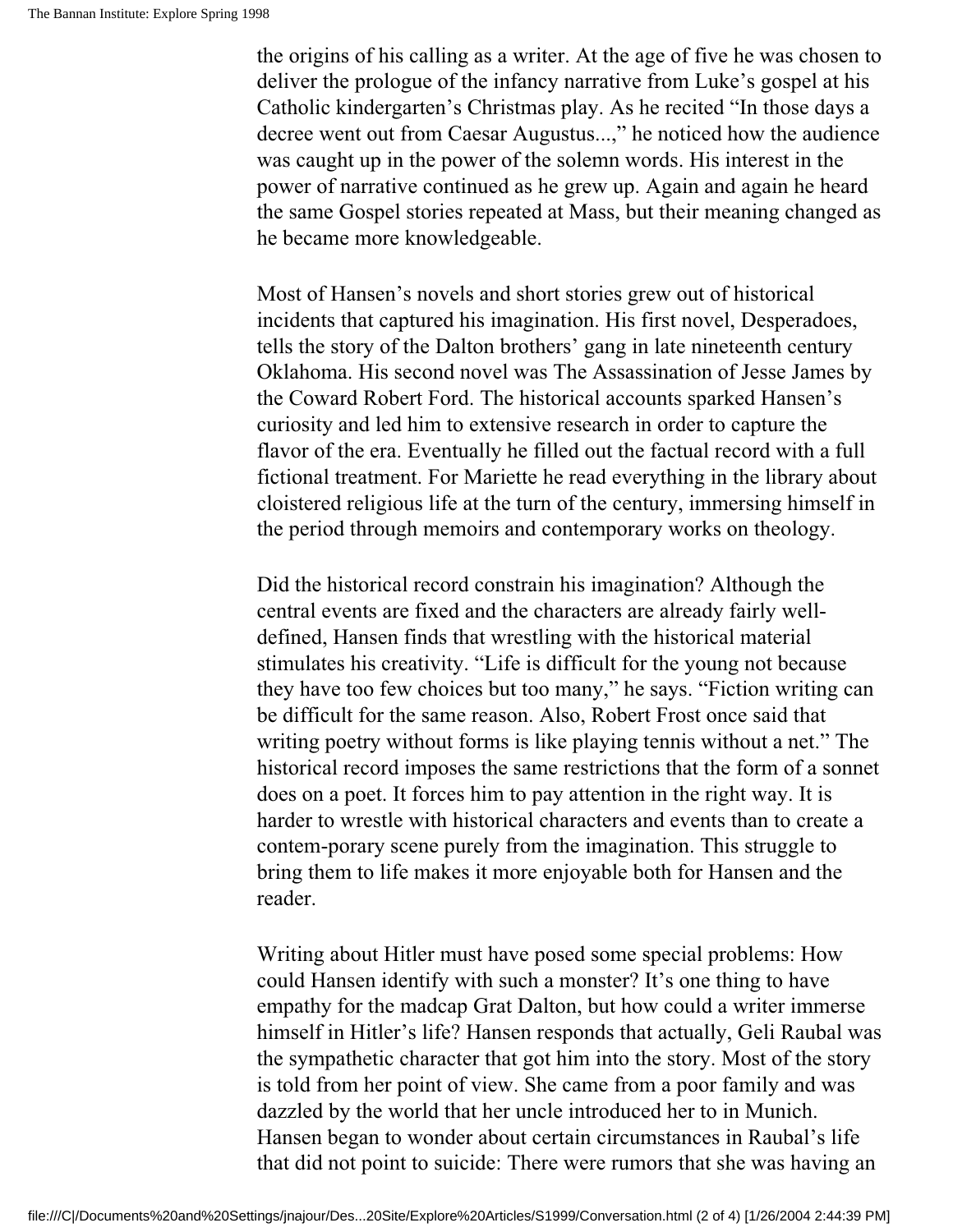affair with her uncle, that she was pregnant with another man's child, that she was making plans to travel to Vienna.

As he followed the trail of the story, Hansen was intrigued at how good, reasonable people got caught up in the Nazi cause. Hitler could be charming and even funny when he wanted to be. He was an actor whose persona did not convey the evil within. Hansen recounts, "I once met Fr. Godfrey Diekmann, O.S.B., the famous liturgical theologian, who had attended one of Hitler's speeches as a young man. He found himself swept up in the passionate oratory and cheering with the rest of the crowd. Walking away, he suddenly realized just how his values had been compromised by something like mass hypnosis."

What attracted this young woman to Hitler? Was she in love with him? Hansen relates: "Hitler falls in love with her, and she likes what he can give her: fine clothes, a nice apartment, recognition. They went to the cinema or opera every night, dined at the finest restaurants, moved about in chauffeured limousines. She was associated with the most famous man in Munich and she grew to like the attention." All this proved heady to the nineteen- year-old woman, despite the evidence that Hitler abused her. Hansen notes the parallel to Ignatius of Loyola's warning in his Spiritual Exercises: "We are tempted by riches, honor and fame, all good things through which the evil spirit gradually seduces us."

Some might object that writing a novel about Hitler's intimate life may humanize him; make him more comprehensible and less appalling. Hansen counters that genuinely evil people are not simply monsters who fall outside the human sphere, but real people who make ethical choices. "It's useful for me to talk about people who would give up their lives for Hitler, men like Goebbels, Goring, and others who followed him to the end and committed suicide when he died. Why were they so caught up? It is mystifying to me, but Hitler seemed to have harnessed an evil force, a vulgar but powerful magnetism that captivated people. I don't want to be hooked by anyone like that myself and I hope the experience of reading my novel will make it less likely for others." It might be convenient to write off Hitler as insane, but Hansen resists this option, noting that a psychotic could not have run a nation. He had great political skill and successfully manipulated many people who worked under him. He had an extraordinary talent for allying himself with the hates and fears of others.

In other novels, Hansen has written about benevolent characters.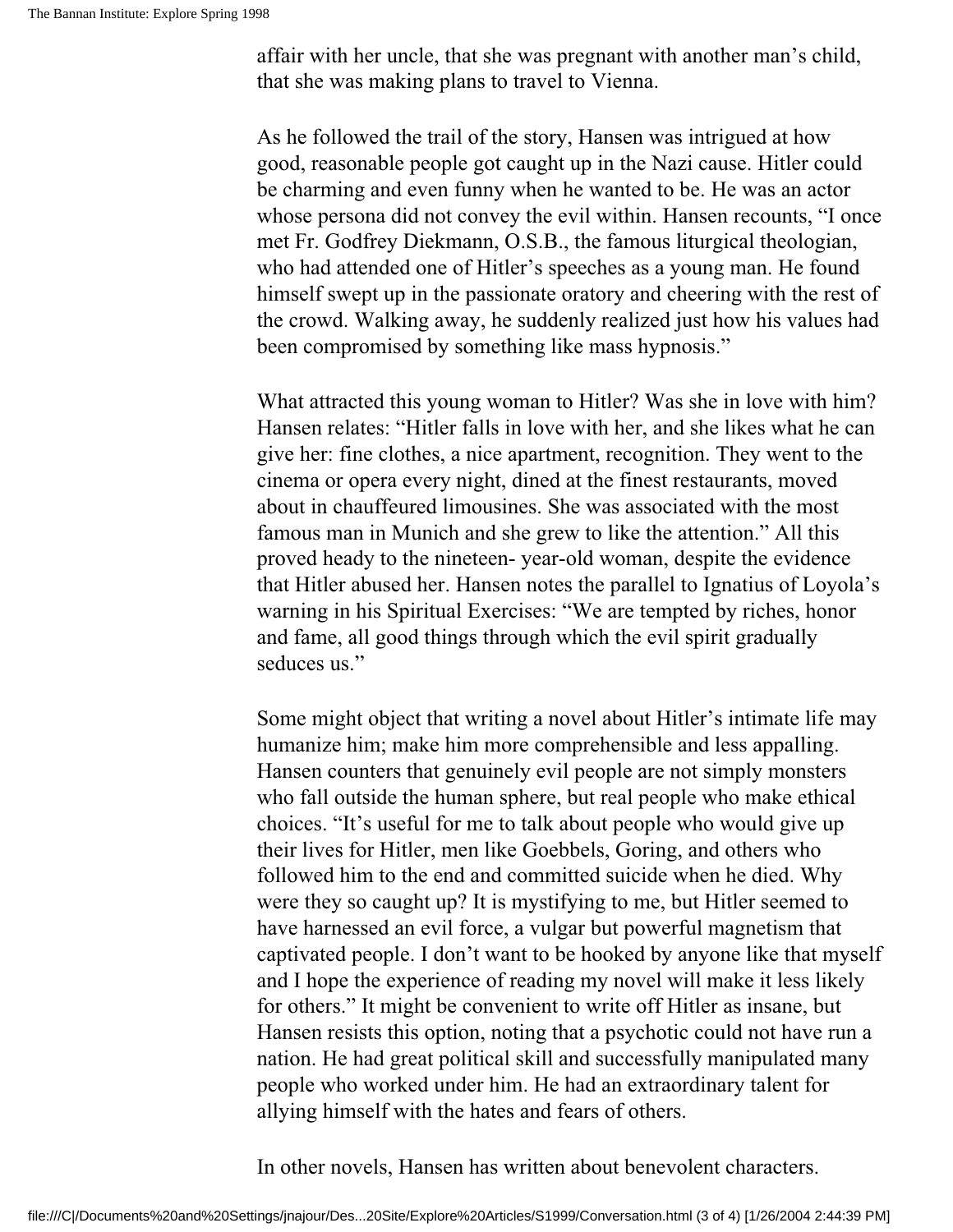Atticus, for instance, portrayed a father in pursuit of the killer of his lost son in Mexico. In ways reminiscent of the parable of the Prodigal Son, the laconic rancher fiercely loves his son, who seems to have betrayed and abandoned him. Is it more difficult to write about a good character or an evil one? Hansen acknowledges that it is easier to write about evil characters because "it's in the nature of plots to have something go wrong. With an evil protagonist there is always the potential for conflict and outrage. Good people are more predictable; offered a choice they tend to do the right thing."

Hansen says that his faith has a direct bearing on his writing. Without it, he says he would probably be much more commercial. "When I pick a subject, I have to ask whether this is for the greater glory of God," he says. " Am I being an instrument of God's will by picking this subject and writing this book? There are some things I am not called to write about. I want to be successful and sell lots of books, but on my terms, which I hope are God's terms." The atmosphere at Santa Clara has been helpful to Hansen as a writer. "There is an openness to spiritual themes here. Nobody repudiates religious faith here like they do at some other universities, where it is looked upon as old-fashioned and odd." Hansen, who completed a Master's degree in Santa Clara's Pastoral Ministries Program while teaching at UC Santa Cruz, sees the influence here of the Jesuit spirituality of "finding God in all things." It is legitimate to address the important issues of spirituality and meaning that are off limits at public institutions of learning. Does the Catholic character of the University somehow constrict its concerns? Hansen believes that Catholicism embraces the world at large in its sacramental outlook and its international scope. Unlike the narrowness that might be found at a conservative religious institution, Santa Clara offers greater latitude in what faith is concerned about. As Hansen puts it, "you are aware that God is interested in a greater number of subjects than we customarily are. There is a fluorescence of experience and wonder when we recognize how God animates and forms everything."

> William C. Spohn Director, Bannan Institute for Jesuit Education and Christian Values, Santa Clara University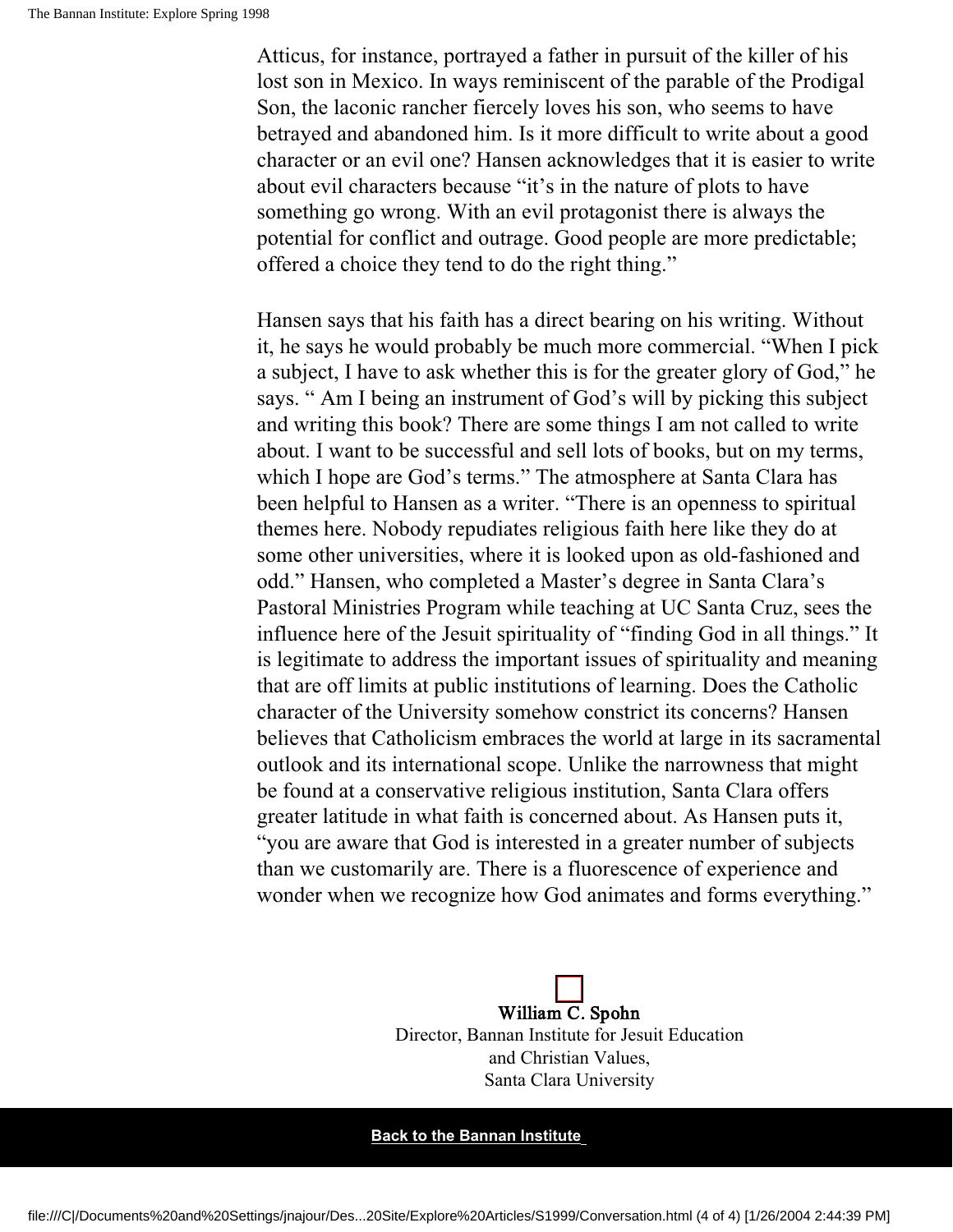### Next Article

**Coming Events: Lecture Series Spirituality Series Bannan Visitor** 





### Review of Michael Suman, Editor

## Religion and Prime Time Television

Should television accurately represent the world? Religion and Prime Time Television, like many other books that couple television with gender, race, occupation, or other issues, raises that rather important question. Although this book draws on a symposium of religious figures, television industry representatives, media scholars, and television critics organized under the auspices of the Center for Communication Policy at the University of California, Los Angeles, it never really gives a satisfactory answer.

As befits the symposium format, we hear many voices. First, some religious leaders object to the fact that television entertainment seldom portrays religion and, when it does, does so in a negative light, despite the fact that survey after survey shows the United States is a strongly religious country. This position, admittedly a strong one, presupposes that (a) television has a strong role in socializing and educating people through its portrayal of society and social roles; (b) because of this, television effectively constructs the social world we live in. If somebody or something does not exist on television, they do not exist in the social world. Justice, these people argue, demands that television representation be accurate. By looking only at television, the position indirectly presupposes that people have no other access to socialization.

Another group of religious figures, many of whom work with the television industry, seem more content with television, finding religious themes, though admittedly few churches. While they, too, accept the idea that television should represent religion, they argue that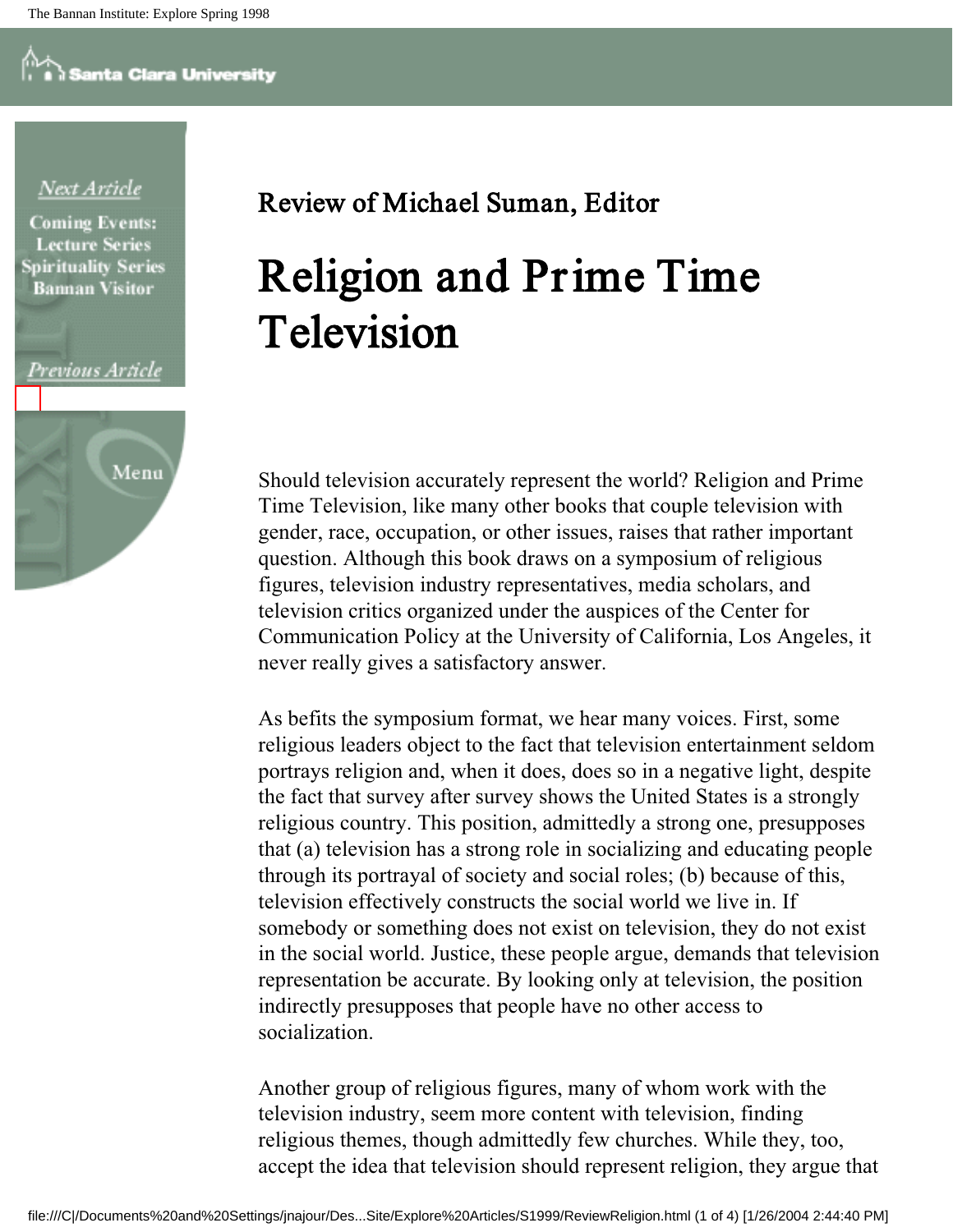this medium does better with religious questions that find a more congenial place within the narrative structure of prime-time television. Where the former group equates religion with religious institutions and values, this group measures religion by questions, themes, and stories. For the latter group, television's representation works better at a symbolic level than at a literal level.

Many industry insiders find the whole question baffling. According to them, they seek to entertain and have no desire to educate or to socialize or to define the world. Entertainment involves escape from the day-to-day world. Why represent what people seek release from? This view of television differs from the others because it presupposes no one-to-one correspondence, no obligation for fairness in coverage.

The academic participants call attention to empirical data about the opinions of church leaders and to the need to apply a variety of theories to the phenomenon, so that we can better understand the economic, cultural, and dramatic reasons for the kinds of television we see. Here we find at least one criticism of the representational view for a pragmatic reason: no one could possibly represent the variety of religious beliefs present in the United States.

Television critics and journalists tend to treat television's portrayal of religion more kindly. They acknowledge an increase in religious themes and shows that deal with spiritual topics. They also call attention to the variety of programming available on television in the United States, noting that people can find what they wish without imposing their values on others.

For all its collection of opinion on the topic, Religion and Prime Time Television fails to make some necessary distinctions. First, television is not unitary. The very word, which names a medium, acts as a handy abbreviation, invoking a number of quite different communicative forms. It includes entertainment and news reporting and opinion programming and talk shows and public service programming and advertising. At times some of the contributors of the book seem to want all television programming to conform to the rules of news coverage, forgetting that the television world is a constructed world.

Second, while implicitly claiming that television exercises a powerful persuasive force on its viewers, virtually none of the contributors considers the audience. Yet we know from years of communication research (Hay, Grossberg, & Wartella, 1996) that audience members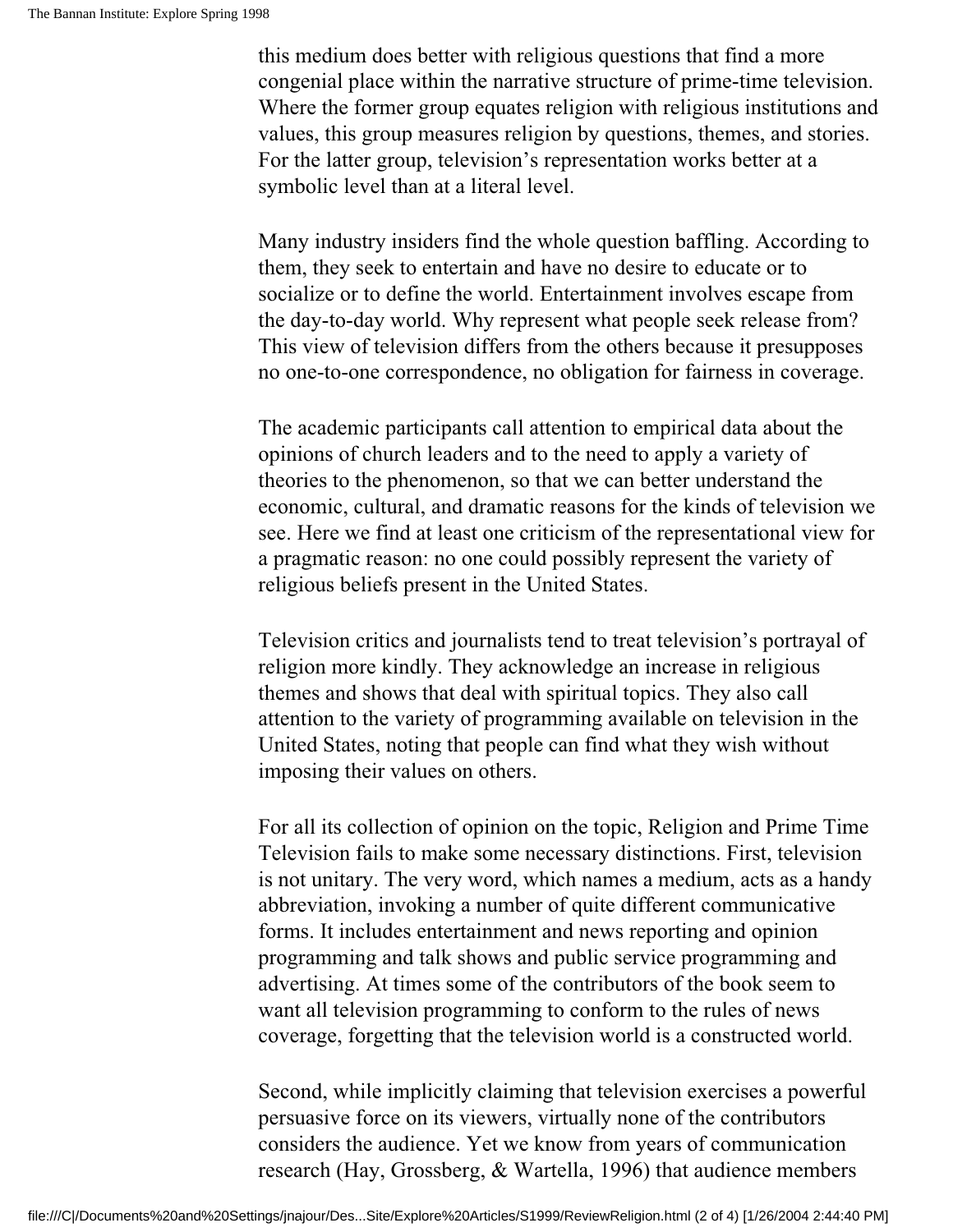select programming to satisfy different needs at different times and interpret what they view. The symposium contributors offer no guidance about the audience and its role or about what audience members do with religion and television. Do people really expect to see their world accurately portrayed? Audience members seek many different things from television; and they do make distinctions between entertainment forms with some sophistication.

Third, the book tells us little about the mechanisms through which television interacts with society. Some studies of the effects of television indicate indirect learning, but they do not conclusively demonstrate that such learning is powerful enough to contradict lessons learned from life experience, family, church, and school. Other studies show that television can affect individual behaviors under certain conditions (kinds of content, viewing situation, hours of viewing, and so on). The symposium cannot support its largely presumed claims about religion and television without some more detailed theoretical description of television and society and some evidence that might correspond to it.

Fourth, most symposium participants do not acknowledge that "religion" also carries multiple meanings. One television critic countered the religious concerns of the others with the argument that television shows a lot of religious discourse: the religion of consumer culture, the religion of materialism, the religion of hedonism, and so on.

While Religion and Prime Time Television takes us through some interesting material, it does not help the casual reader to navigate the key problems. Should television accurately represent religion? The book introduces the topic, but leaves too many variables open for a definitive answer.

#### **References:**

Hay, J., L. Grossberg, and E. Wartella, (eds). (1996). The Audience and Its Landscape. Boulder, CO: Westview Press.

Tuchman, G. (1978). "The Symbolic Annihilation of Women by the Mass Media." In G. Tuchman, A. Kaplan Daniels, and J. Benet (eds.). Hearth and Home: Images of Women in the Mass Media. New York: Oxford University Press, 3–38.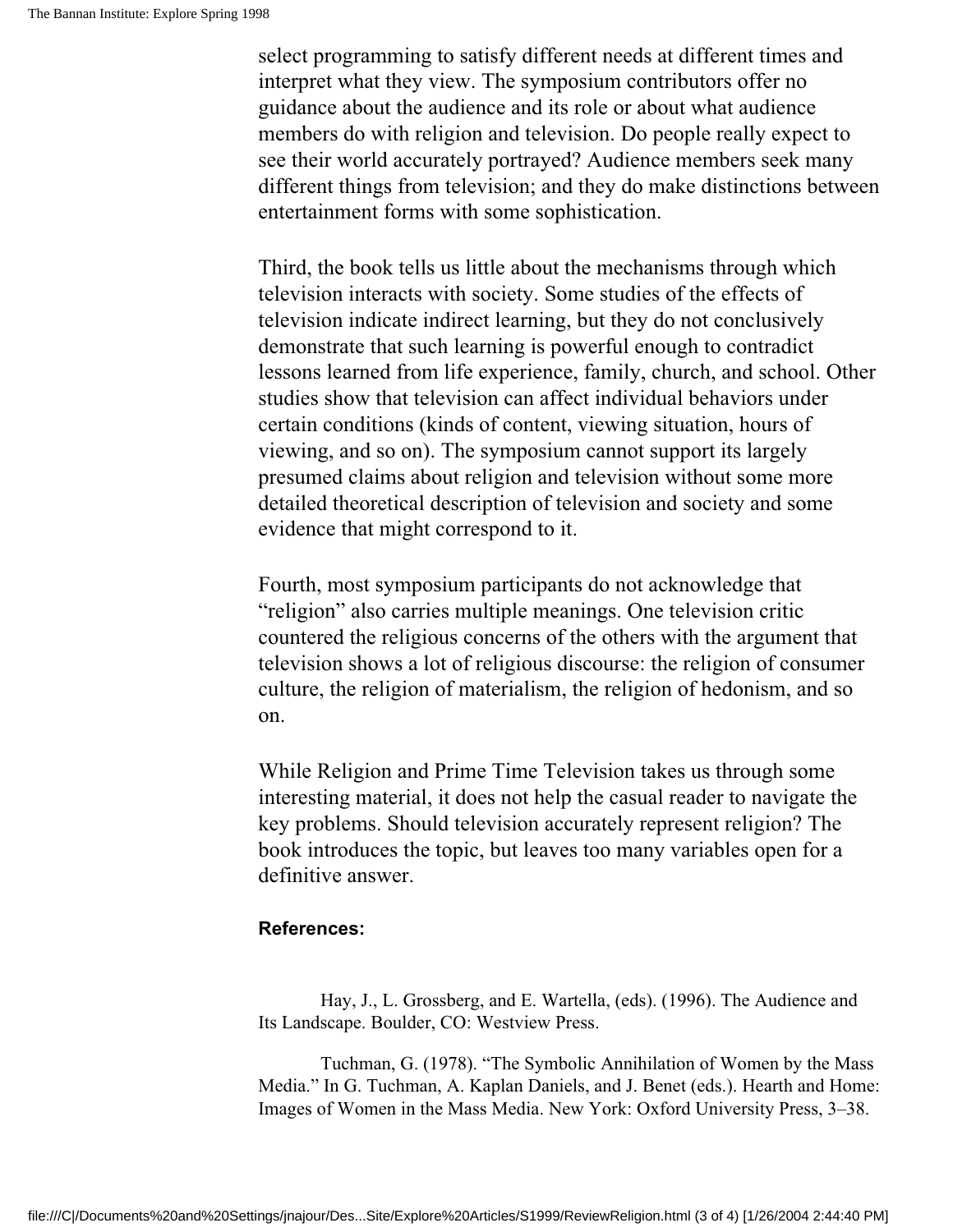

Paul Soukup, S.J. Associate Professor, Department of Communications, Santa Clara University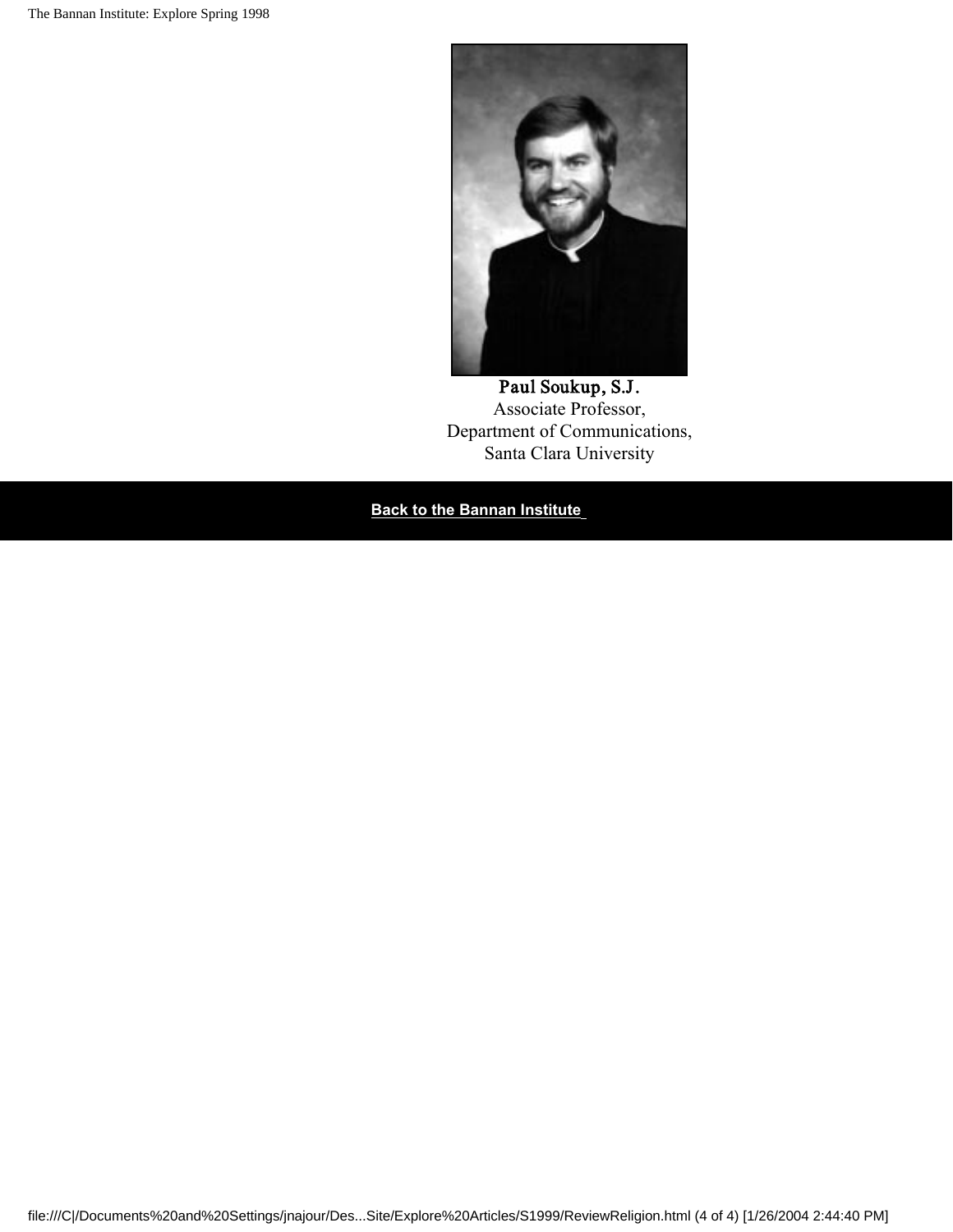



**Religion** and **Prime Time Television** 

Menu



## Santa Clara Lecture Series

### **Of Kingfishers and Dragonflys Faith and Justice at the Core of Jesuit Education**

Faith and justice are at the heart of the educational mission of Jesuit universities. This lecture will explore ways in which universities can study the cultural roots of faith and justice, and encourage dialogue about these important issues.

**JOSEPH DAOUST, S.J.,** is the president of the Jesuit School of Theology at Berkeley and Professor of Religion and Society in the Graduate Theological Union there. He has lectured widely on issues of social justice.

Lecture by Joseph Daoust, S.J. Friday, October 15, 1999, 7:30 p.m. Center for Performing Arts Recital Hall

## Winter 1999 Spirituality Series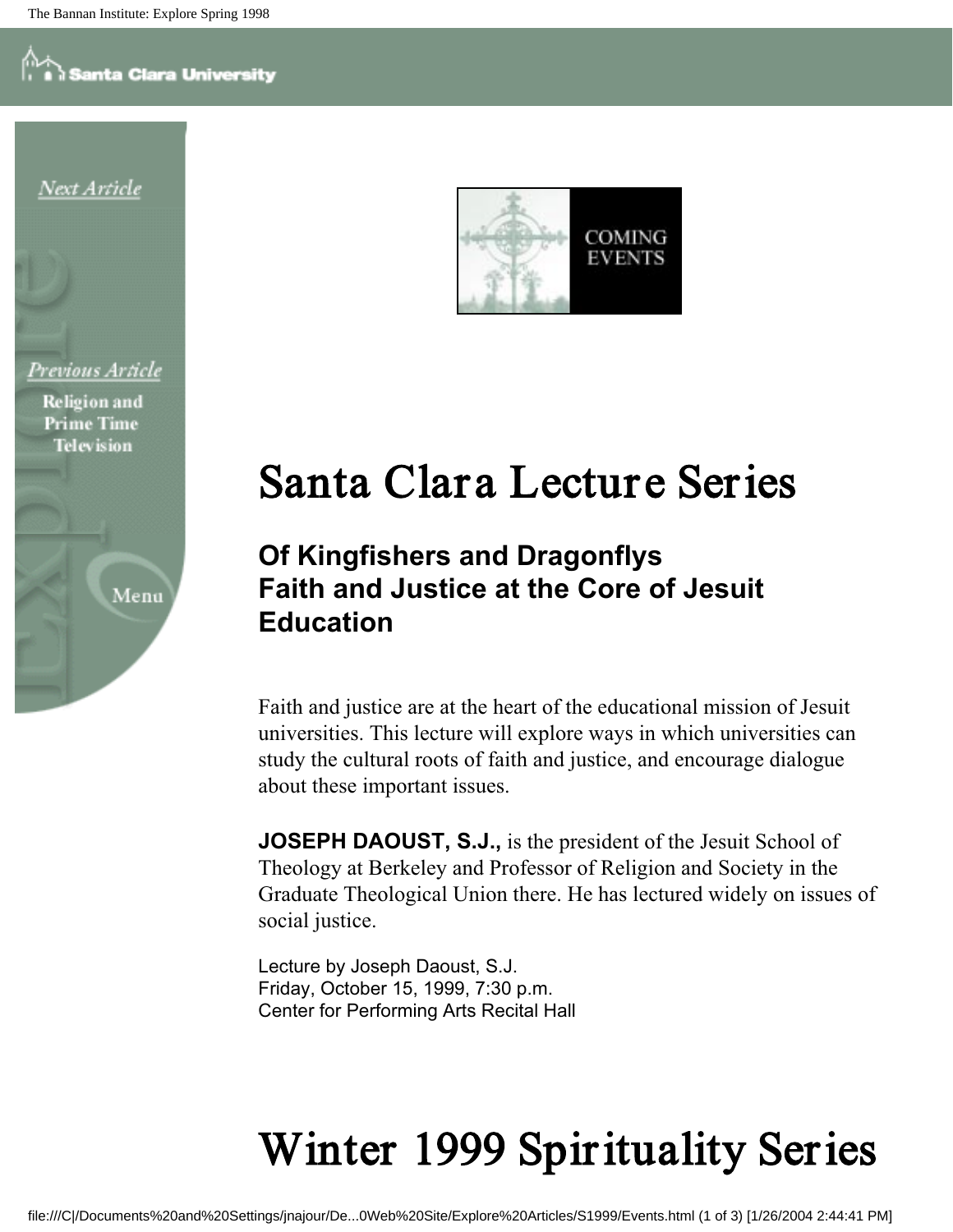### **Seeking the Spiritual in Our Daily Lives**

This series of interactive sessions offers an opportunity for alumni, faculty, staff, and students to experience, deepen, and reflect on spirituality in daily life. All sessions will be held from 12 noon until 1p.m. in the Nobili Chapel. For more information on the series, please contact the Bannan Institute at 408-551-1951.

### **April 6**

Centering Prayer

led by Bruce H. Lescher, Ph.D.

Centering prayer is based on a classic Christian text, The Cloud of Unknowing. Come experience an adaptation of this ancient prayer method that will help deepen your prayer life and give you a more contemplative, peaceful outlook.

### **April 13**

The Taize Way of Prayer

led by Suzanne Toolan, R.S.M.

Taize is a village in France where an ecumenical community has lived since the 1940s. They attract people from all over the world because of the beauty of their prayer. Come share the musical chants, scripture readings, and intercessions of Taize.

### **April 20**

#### Returning to the Natural Breath

led by Diane Foster

Come discover the empowering spirit in our matter. This session will teach you the importance of the natural breath and how to return to it through presence, focus, and sensation.

### **April 27**

#### Islamic Prayer

led by Marianne Farina, C.S.C.

Five times a day Muslims throughout the world stop all activity and turn west. Their prayer celebrates the movement from "islam" (surrender of one's life to God), to "iman" (authentic faith and compassionate action). Come experience this prayer and share in the richness of its expression in word and symbol.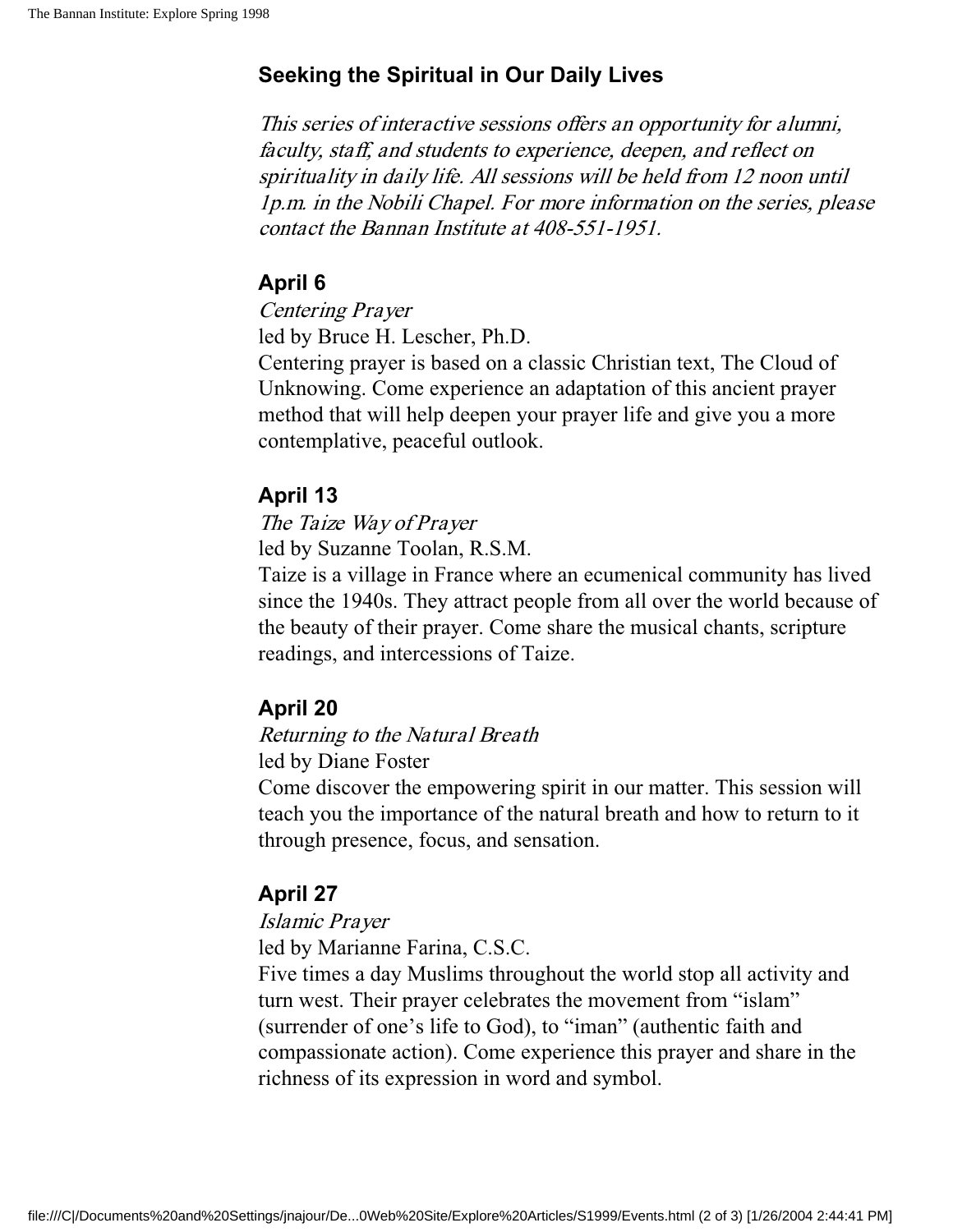## Bannan Visitor—Spring 1999

**Gregory J. Boyle, S.J.,** is Director of Jobs for a Future and Homeboy Industries, an employment referral center and economic development program for at-risk and gang-involved youth. He received his M.A. in English in 1981 from Loyola Marymount University, a Masters in Divinity in 1984 from Weston School of Theology, and a Master of Sacred Theology from Jesuit School of Theology in 1986. His former ministries include work with Christian Based Communities in Cochabamba, Bolivia (1984–85); Pastor of Dolores Mission in Los Angeles (1986–92); and chaplain at Islas Marias Penal Colony and Folsom Prison (1993–94).

## Next Issue

What is justice? In our next issue, we will explore this question with students and faculty from the nationally esteemed Santa Clara University School of Law. We will feature essays and conversations discussing the many different perspectives of justice, and the ways in which it informs and shapes our liberty, equality, and community.

This focus on justice will coincide with our Western regional conference, "The Commitment to Justice in Jesuit Higher Education," scheduled for October 15–17, 1999 on the SCU campus. The conference will assess how Jesuit campuses have committed to justice, what difference it has made, and how to strengthen this commitment in the future. For more information, please visit our web site: **www.scu.edu/Bannan Institute/conference.html**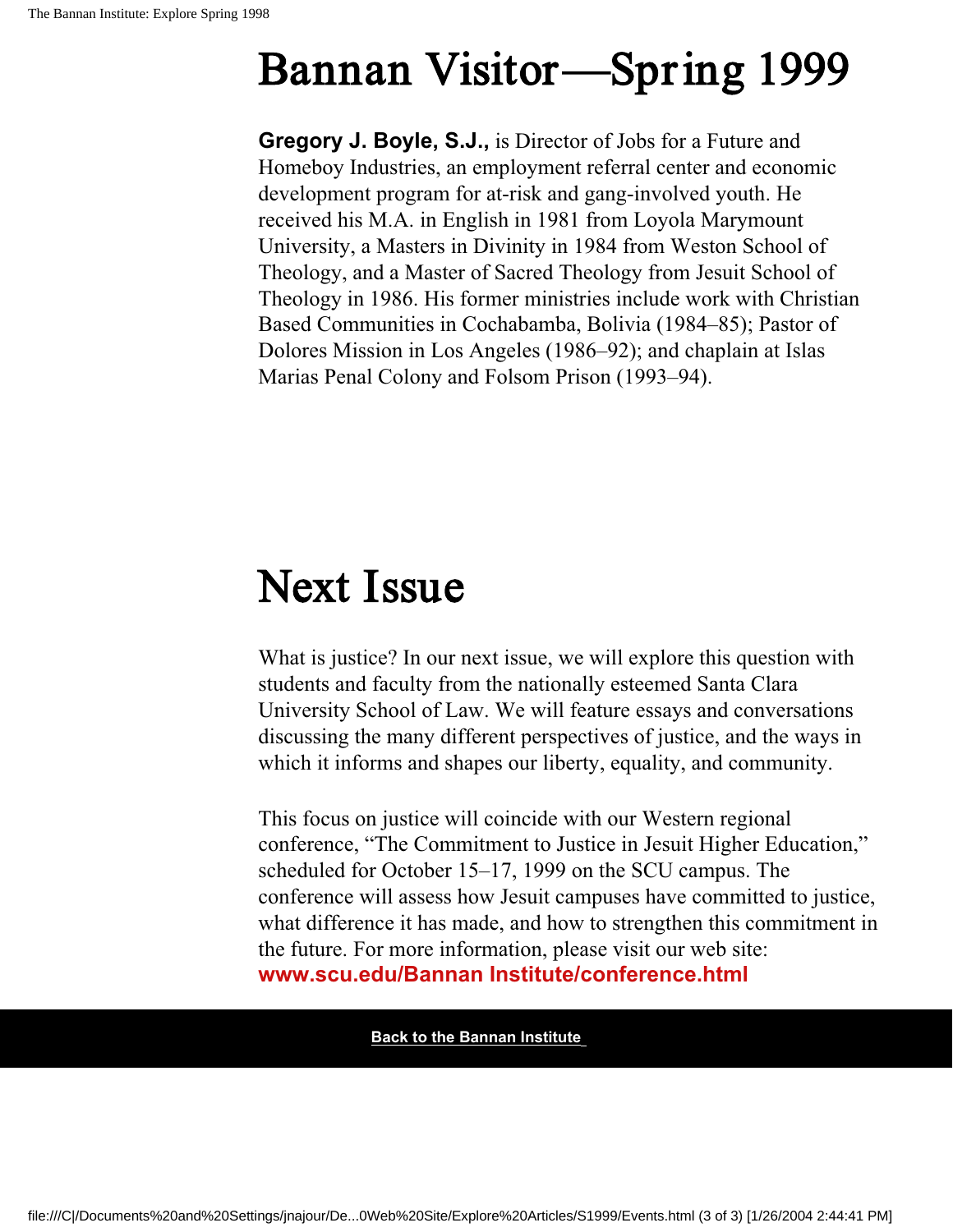

## Santa Clara Lecture Series

### **Of Kingfishers and Dragonflys Faith and Justice at the Core of Jesuit Education**

Faith and justice are at the heart of the educational mission of Jesuit universities. This lecture will explore ways in which universities can study the cultural roots of faith and justice, and encourage dialogue about these important issues.

**JOSEPH DAOUST, S.J.,** is the president of the Jesuit School of Theology at Berkeley and Professor of Religion and Society in the Graduate Theological Union there. He has lectured widely on issues of social justice.

Lecture by Joseph Daoust, S.J. Friday, October 15, 1999, 7:30 p.m. Center for Performing Arts Recital Hall

## Winter 1999 Spirituality Series

**Seeking the Spiritual in Our Daily Lives**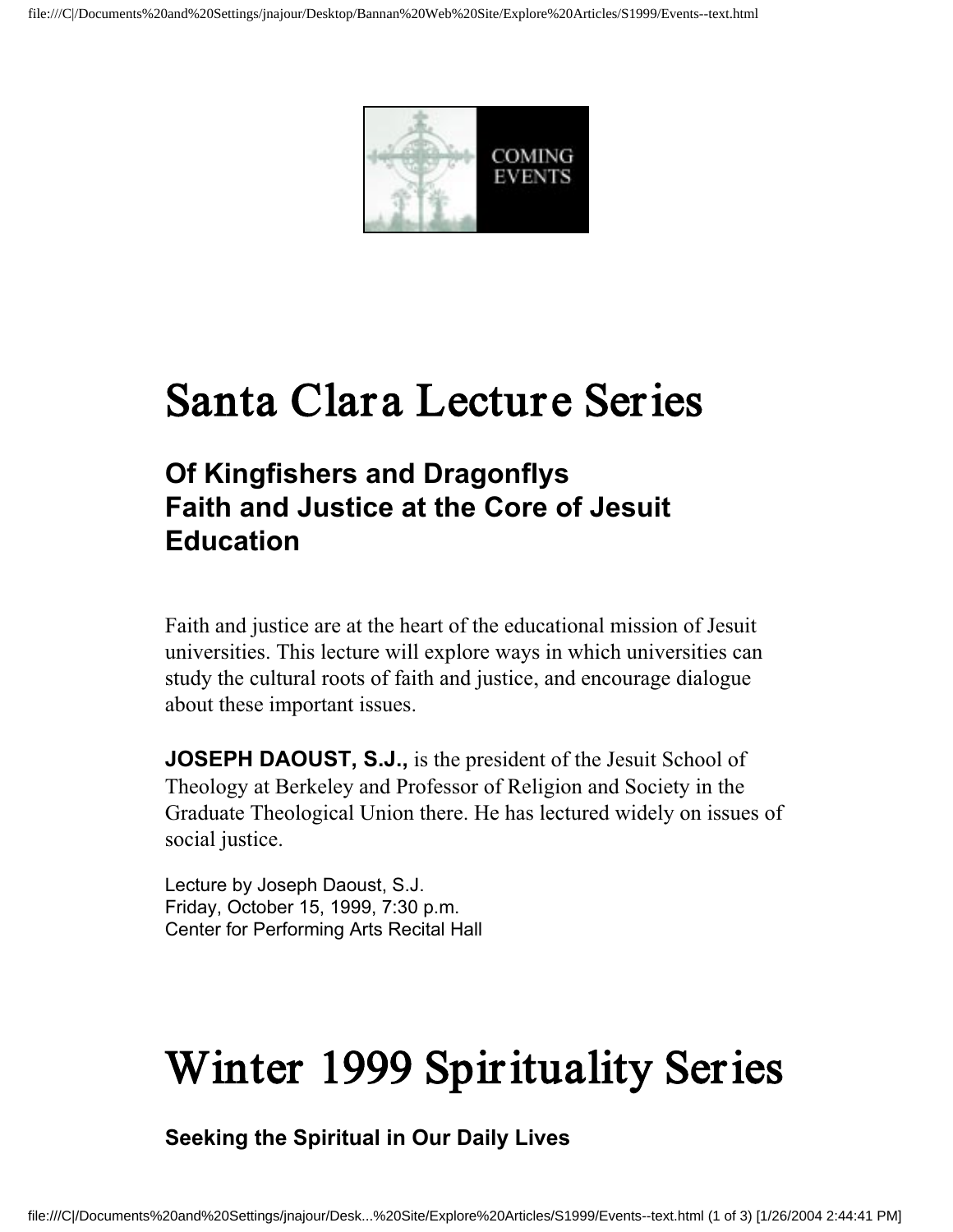This series of interactive sessions offers an opportunity for alumni, faculty, staff, and students to experience, deepen, and reflect on spirituality in daily life. All sessions will be held from 12 noon until 1p.m. in the Nobili Chapel. For more information on the series, please contact the Bannan Institute at 408-551-1951.

### **April 6**

Centering Prayer

led by Bruce H. Lescher, Ph.D.

Centering prayer is based on a classic Christian text, The Cloud of Unknowing. Come experience an adaptation of this ancient prayer method that will help deepen your prayer life and give you a more contemplative, peaceful outlook.

### **April 13**

The Taize Way of Prayer

led by Suzanne Toolan, R.S.M.

Taize is a village in France where an ecumenical community has lived since the 1940s. They attract people from all over the world because of the beauty of their prayer. Come share the musical chants, scripture readings, and intercessions of Taize.

### **April 20**

Returning to the Natural Breath

led by Diane Foster

Come discover the empowering spirit in our matter. This session will teach you the importance of the natural breath and how to return to it through presence, focus, and sensation.

### **April 27**

Islamic Prayer

led by Marianne Farina, C.S.C.

Five times a day Muslims throughout the world stop all activity and turn west. Their prayer celebrates the movement from "islam" (surrender of one's life to God), to "iman" (authentic faith and compassionate action). Come experience this prayer and share in the richness of its expression in word and symbol.

# Bannan Visitor—Spring 1999